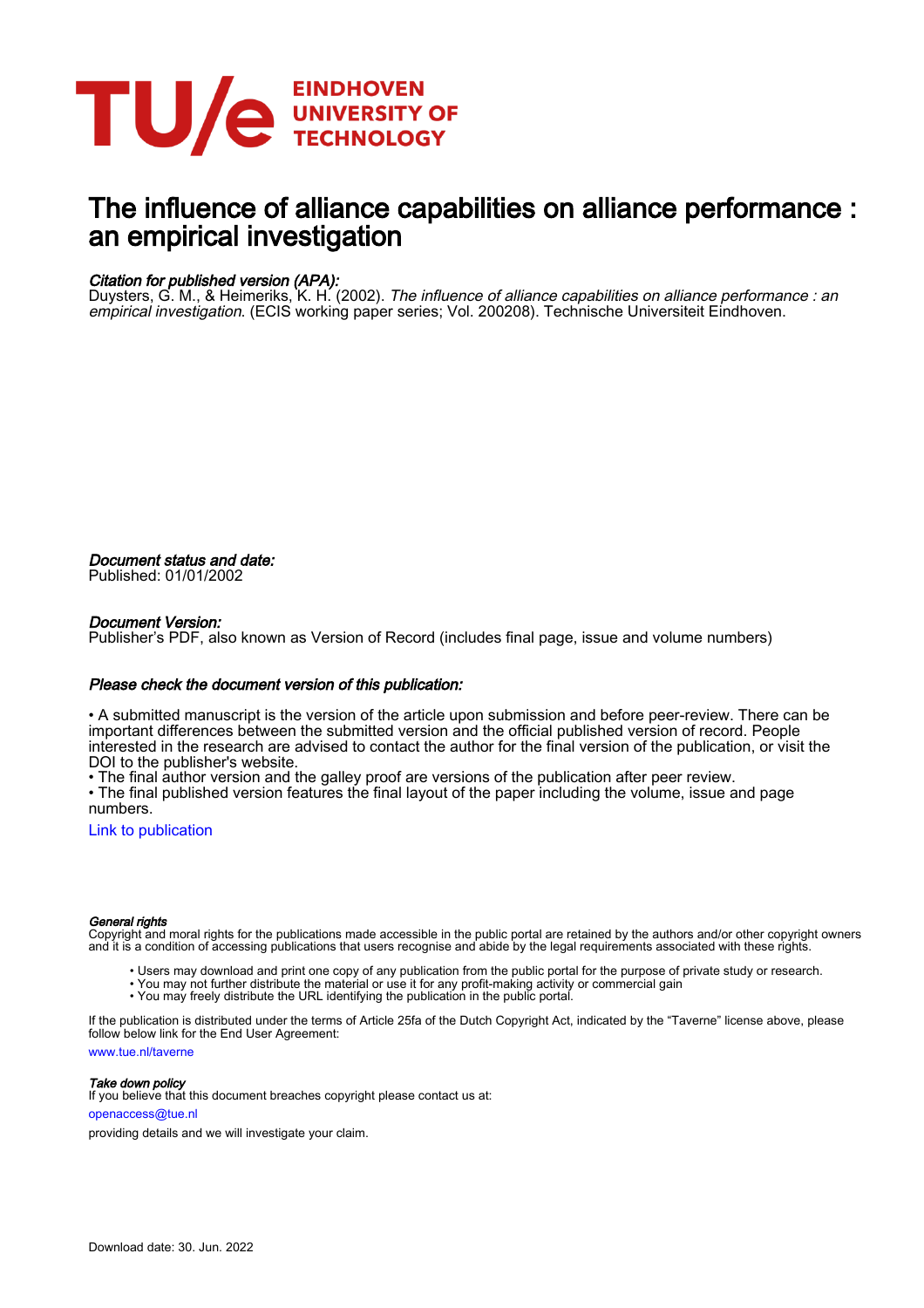

# **The influence of alliance capabilities on alliance performance: an empirical investigation.**

**G. Duysters & K. Heimeriks**

Eindhoven Centre for Innovation Studies, The Netherlands

Working Paper 02.08

Department of Technology Management

Technische Universiteit Eindhoven, The Netherlands

September 2002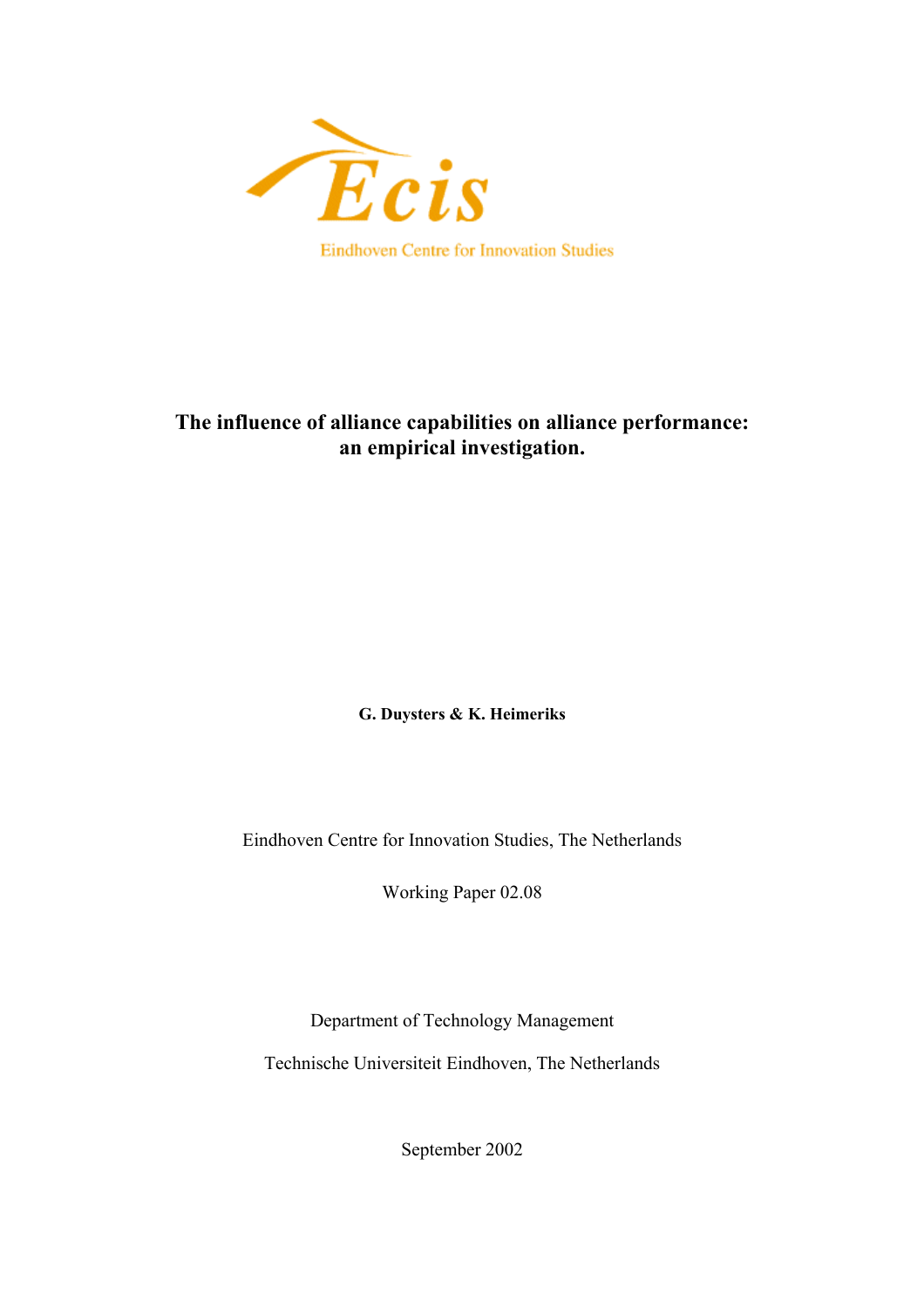#### **The influence of alliance capabilities on alliance performance: an empirical investigation.**

### **Geert M. Duysters**

Department of Organization Science Eindhoven University of Technology, The Netherlands

 $\equiv$  PO. Box 513 NL – 5600 Eindhoven, The Netherlands  $\Box$  g.m.duysters@tm.tue.nl  $\bullet$  ++ 31 40 247 39 72 Fax ++31 40 246 80 54

#### **Koen H. Heimeriks**

Department of Organization Science Eindhoven University of Technology, The Netherlands

> $\equiv$  PO. Box 513 NL – 5600 Eindhoven, The Netherlands  $\Box K.H.Heimeriks@tm.tue.nl$  $\Box K.H.Heimeriks@tm.tue.nl$  $\bullet$  ++ 31 40 247 44 35 Fax ++31 40 246 80 54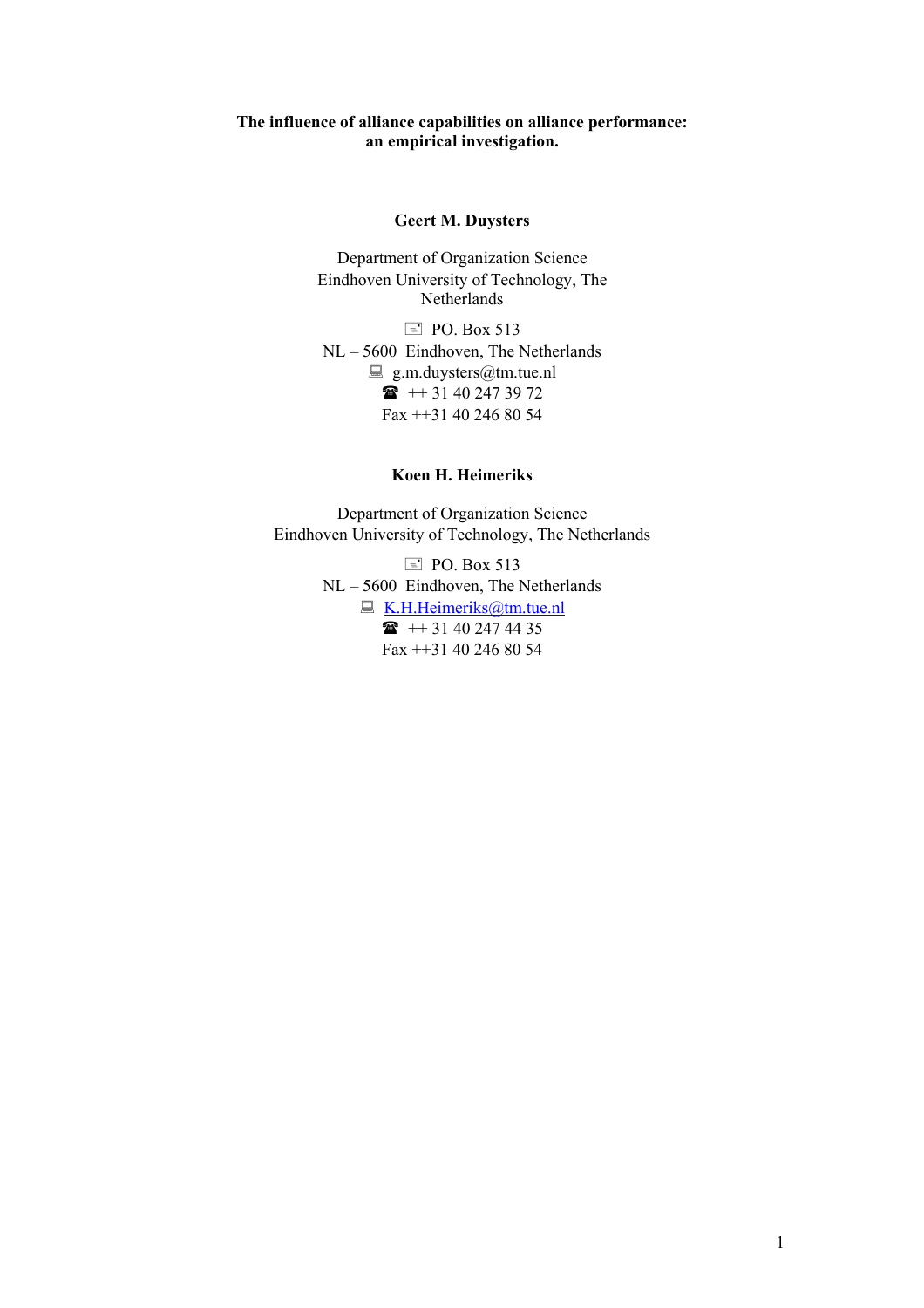## **The Influence of alliance capabilities on alliance performance: an empirical investigation.**

Geert M. Duysters Koen H. Heimeriks

#### ABSTRACT

This study examines the effect of alliance capabilities on alliance performance. Four categories of micro-level mechanisms are postulated to help build a firm's alliance capability: functions, tools, control and management processes and external parties. The findings indicate that the level of a firm's alliance capability (based on the number and type of a firm's alliance mechanisms) is found to be positively related to alliance performance. Moreover, different micro-level mechanisms are found to have a distinct influence on alliance performance.

#### **INTRODUCTION**

In spite of the unprecedented growth in alliance activity over the last decades (Khanna et al., 1998), there is mounting evidence that alliance performance has remained weak (for review see: Park and Ungson, 2001). Although reported failure rates are generally high, ranging from 40 to 70% (Porter, 1987; Harrigan, 1988; Dacin et al., 1997), some firms seem to consistently enjoy better alliance performance than others. However, little is known about the micro-level mechanisms these successful firms apply in order to gain such high and consistent alliance performance levels. This study, therefore, aims to determine the influence of individual micro-level mechanisms on alliance performance.

In recent academic literature two groups of factors can be identified which are suggested to enhance alliance performance. First, behavioral factors such as trust and commitment are found to be important drivers of alliance performance (e.g. Lorange and Roos, 1990; Kanter, 1994; Young-Ybarra and Wierseman, 1999). These factors can collectively be referred to as relational advantages (Dyer and Singh, 1998). In particular, collaboration-specific rents (Madhok and Tallman, 1998), relational rents (Lane and Lubatkin, 1998), common benefits (Khanna et al., 1998) and relational capital (Kale et al., 2000) can result from these advantages. Second, more recent studies have looked at structural factors; i.e. firms' assets or resources that aid in managing alliances over a longer period of time and are not alliancespecific. These studies refer to the need to create collaborative advantage (Dyer, 2000) or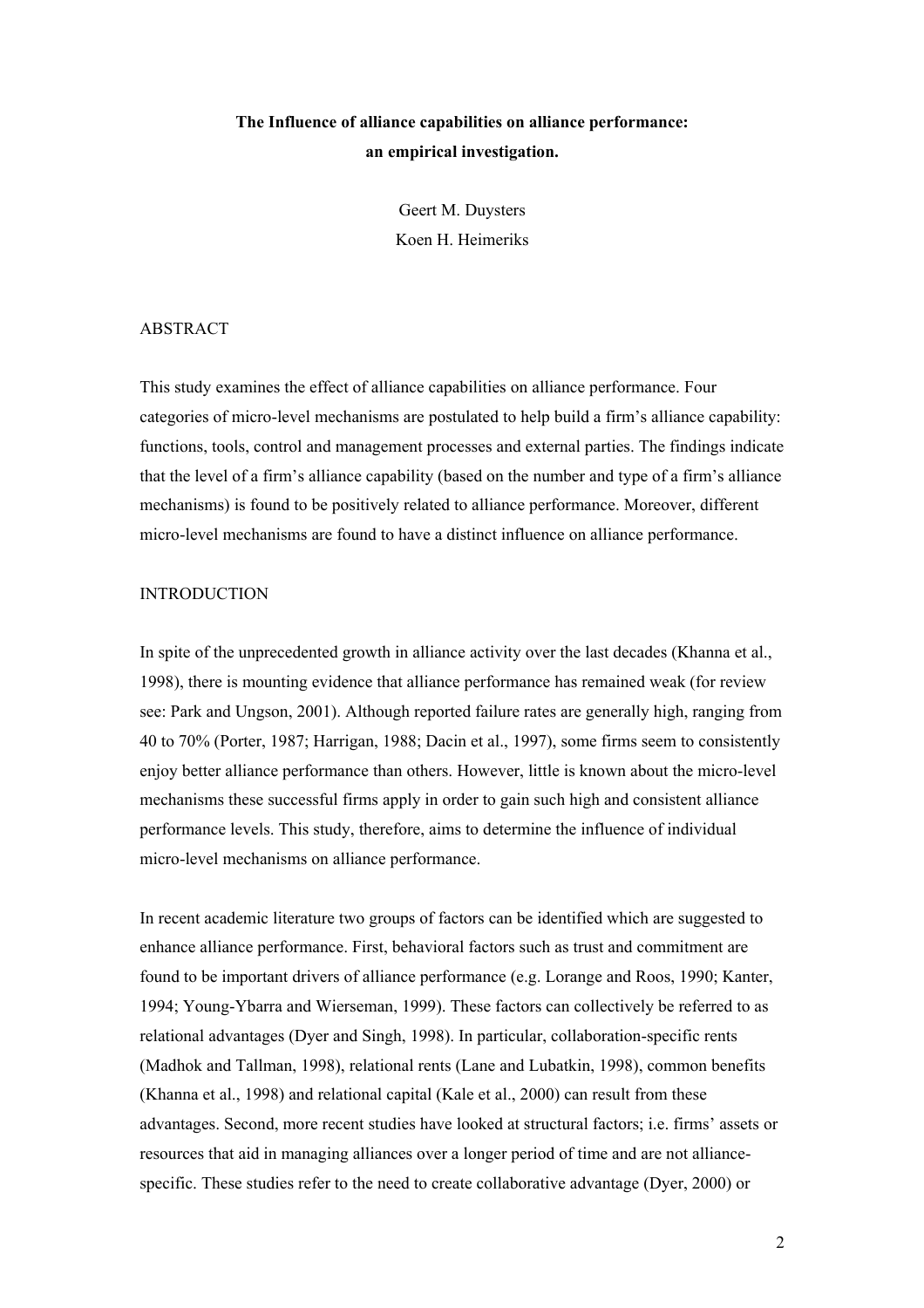alliance capability (Kale and Singh, 1999; Kale et al., 2002). These studies suggest that dedicated assets and mechanisms, e.g. the use of an "alliance function or department", have a positive effect on alliance performance. The basic premise of these studies is not merely to explain rent optimization in individual alliances, but to uncover firm-specific capabilities that help leapfrog the performance of the entire firm's alliance portfolio. Little is known, however, about the possible effects of mechanisms that firms employ to accumulate new skills in dealing with alliances. For instance, the influence of mechanisms such as alliance trainings or gatekeepers on alliance performance has not been empirically analyzed. As alliances are reported to generate a growing share of revenues for many firms (Harbison and Pekar, 1997; Margulis and Pekar, 2001), it becomes increasingly important for firms to understand what structural factors or micro-level mechanisms are critical to enhance their alliance performance. In this way, alliance mechanisms can not only help to leverage a firm's revenues that come from alliances, but also play an essential part in building and sustaining a firm's competitive advantage.

Building on the need to analyze *how* firm can enhance alliance performance (Simonin, 1997; Takeishi, 2001), we investigate the way in which firms can build alliance capabilities by investigating the influence of micro-level mechanisms on alliance performance.

#### RESEARCH ON ALLIANCE CAPABILITIES

As the value of interorganizational relationships has grown into a significant percentage of a company's value (Dyer and Singh, 1998), alliance performance and its antecedents have become an important area of research. We define alliances as voluntary, inter-firm agreements aimed at achieving competitive advantage for all partners involved (see Das and Teng, 2000). Initially, research on alliance performance was conducted from a transaction cost or traditional industrial organization theory perspective (e.g. Porter, 1987). Firms were considered to be individual, self-fulfilling units (Williamson, 1975, 1991) that prefer going alone over cooperative agreements (Contractor and Lorange, 1988). These studies generally viewed alliances as single transactions pursued to overcome market failure. The insights generated by these studies refer mainly to critical aspects in the dyadic relationship (Duysters et al., 1999). For instance, choice of governance structure (Williamson, 1985; Pisano, 1989) and partner fit (Geringer, 1991; Medcof, 1997) have been found to have a significant impact on the quality of the relationship between the partners and therefore can be seen as a critical determinant of alliance performance.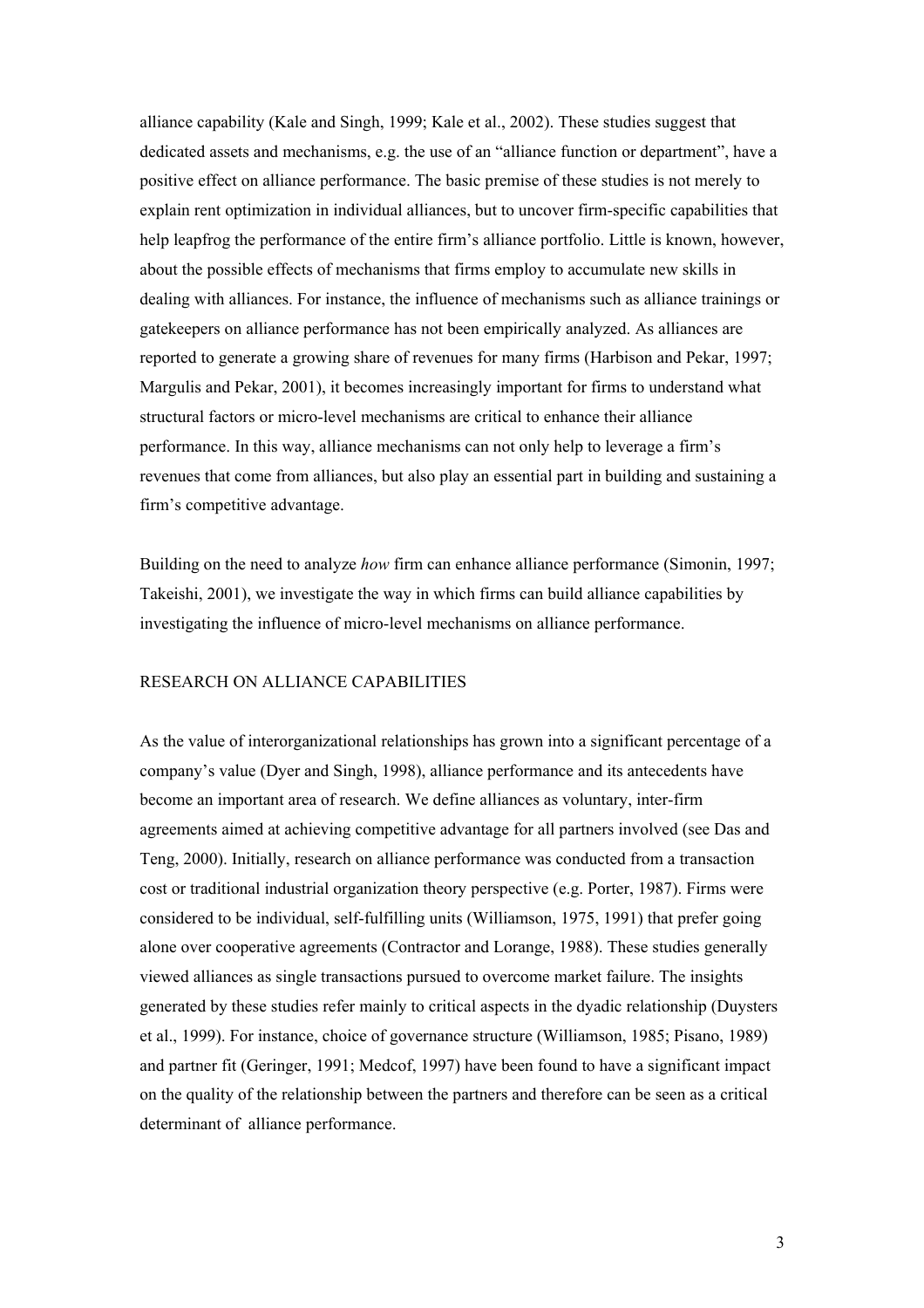In spite of their important contributions in many areas of alliance management, studies based on traditional theories left un-discussed the factors that determine performance across a portfolio of alliances (Kale and Singh, 1999). Consequently, they are unable to explain the reported fixed-firm effects in individual firm's alliance performance. In more recent work, other theoretical perspectives have proven to be a suitable complement to traditional theories (Henderson and Cockburn, 1994). These theoretical viewpoints are evolutionary economics (Nelson and Winter, 1982; Lewin and Volberda,1999), organizational learning and knowledge-based theory (Conner and Prahalad, 1996; Grant, 1996; Lei et al., 1997), resourcebased view (Wernerfelt, 1984; Barney, 1991; Das and Teng, 2000) and dynamic capability view (Mahoney, 1995; Teece et al., 1997; Eisenhardt and Martin, 2000). These theories point to organizational capabilities rather than to dyadic and relational characteristics in order to explain (alliance) performance. This area of alliance research pays attention to a firm's internal features that are often difficult to buy or imitate, such as managerial processes, tools and routines (Dierickx and Cool, 1989; Khanna et al., 1998). The differences in theoretical logic are represented in figure 1.

Figure 1 Alliance capability versus traditional approach



*Source (adapted from): Draulans et al., 1999.*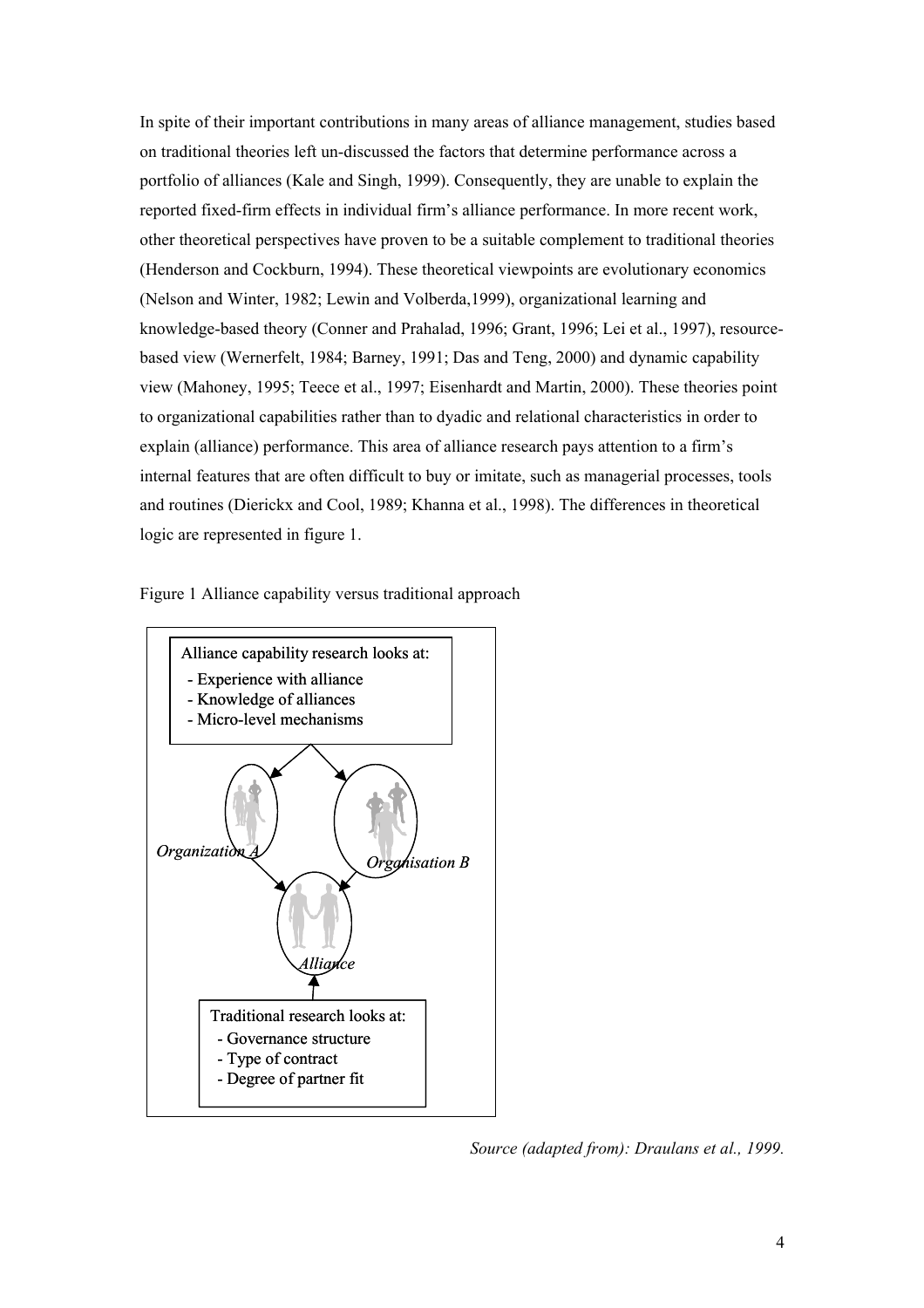Recently, borrowing mainly from the organizational learning and evolutionary economics that linked experience and learning curves to productivity gains and rent generation (see Dutton and Thomas, 1984), researchers pointed to experience as an important explanatory variable for alliance performance (Pisano, 2000). Building on a resource-based (RBV) and dynamic capability view (DCV), experience is posted to influence learning, as contingencies can be better anticipated and responded to (Anand and Khanna, 2000; Kale et al., 2002). In spite of the fact that accumulated experience can positively influence learning, learning curves vary significantly among firms (Pisano et al., 2001). In this way, experience is positively linked to capabilities, in which case a firm's alliance performance is influenced by trials and tribulations of earlier alliances. Thus, learning effects can influence value creation in alliances and create firm heterogeneity with regard to alliance performance (Lambe et al., 2002).

In spite of the fact that scholars have extensively researched the RBV and DCV, the relationships between the critical concepts experience, capability and performance is complex and has remained obscure (Dosi et al., 2000; Rugman and Verbeke, 2002). In order to understand how alliance capabilities are built, it is essential to clearly define these concepts<sup>1</sup>. Henderson and Cockburn (1994) distinguish between component and architectural competence, which respectively refer to lower and higher-order resources (Hunt and Morgan, 1996). Higher-order resources can be called 'capabilities' (Amit and Schoemaker, 1993) and are said to determine the way in which firms manage their resources (Teece et al., 1997). Makadok (2001) defined a capability as a special type of resource which is organizationally embedded and nontransferable and improves the productivity of other resources possessed by the firm. This definition explicitly suggests capabilities should be built to enable resources to be efficiently deployed. Thus, whereas the RBV seeks to optimize resource-picking mechanisms, the DCV intends to optimize the mechanisms that facilitate efficient deployment of these resources. We define an alliance capability as a firm's set of micro-level mechanisms that seeks to optimize the ex ante resource deployment and asset commitments in its alliances.

Alliance capabilities can be built in many ways. Firms can commit to various mechanisms depending on the task at hand (Zollo and Winter, 2002). There are abundant examples in the literature of firms that successfully manage alliances in very different ways (see e.g. Hill and Hellriegel, 1994; Alliance Analyst, 1995; Spekman et al., 1999; Takeishi, 2001). Some firms prefer to use firm-specific material and others use generalized alliance knowledge in their quest for better alliance performance (Alliance Analyst, 1995; Margulis and Pekar, 2001).

l

<span id="page-6-0"></span><sup>1 .</sup> As it is not our intention to provide an extensive overview of the vast amounts of literature on RBV and DCV, we wish to refer to other papers for more elaborated reviews (Peteraf, 1993; Teece et al., 1997; Dosi et al., 2000; Fujimoto, 2000).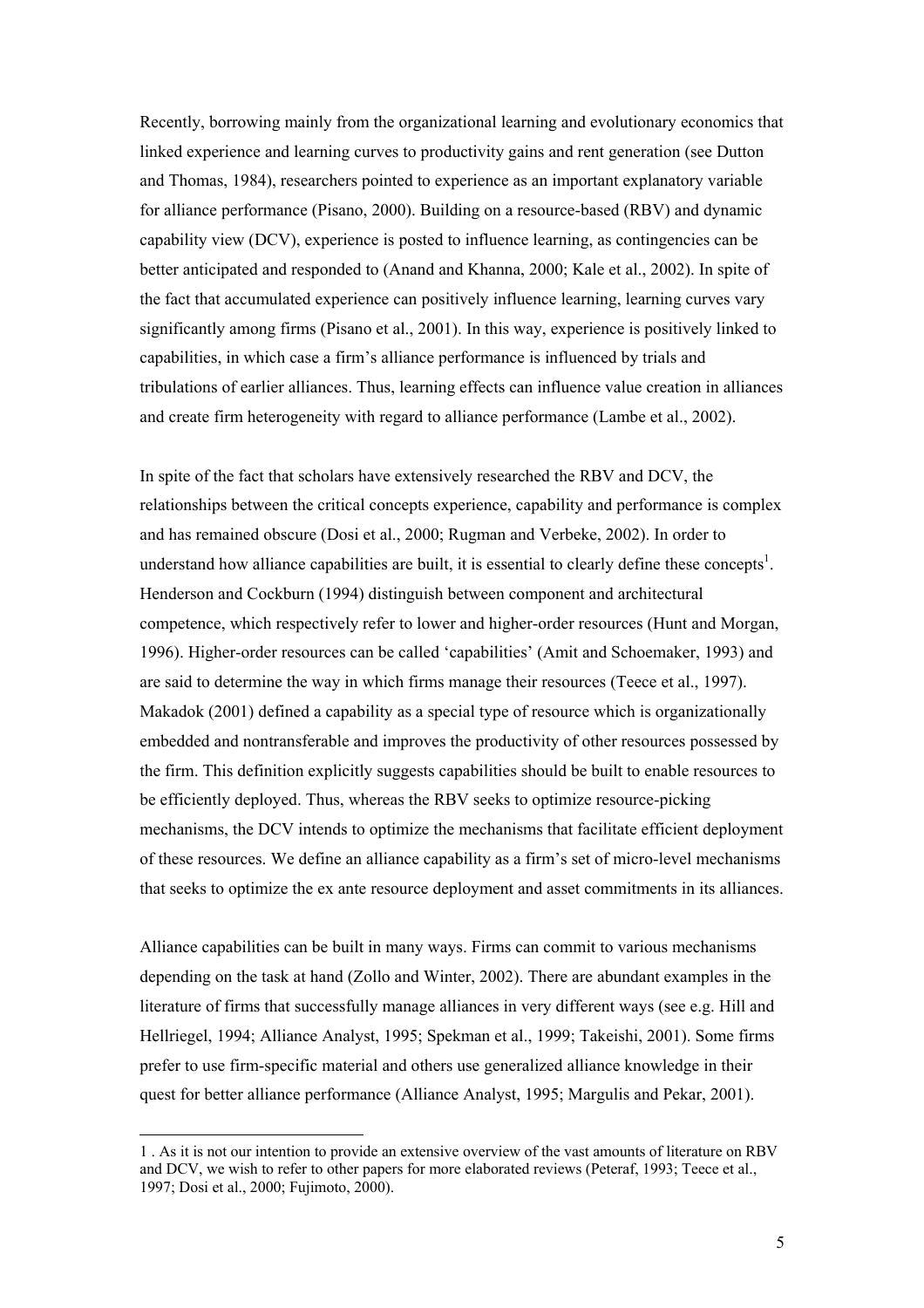Investments made to increase a firm's alliance capability should fit its needs as learning and capability development are path-dependent (Alliance Analyst, 1995) and hence the principle of equifinality applies (Eisenhardt and Martin, 2000). Leaving some notable exceptions aside (Nault and Tyagi, 2001; Zahra and Nielsen, 2002), so far scholars' attempts to discern how firms build these capabilities have remained scarce (Simonin, 1997) and little is known about the mechanisms that make up such a capability (Thomke and Kuemmerle, 2002).

Although ample empirical evidence confirms the positive relationship between higher-order alliance capabilities and alliance performance (e.g. Powell et al., 1996; Anand and Khanna, 2000; Sivadas and Dwyer, 2000; Kale et al., 2002), empirical evidence on specific, microlevel mechanisms fostering alliance performance is scarce. This study intends to fill this void by investigating the mechanisms that help build an alliance capability.

The next section will introduce this study's main research question which is based on a categorization of the micro-level mechanisms: functions, tools, control and management processes and external parties. Thereafter, these will be tested to first understand how alliance capabilities can be built and thereafter analyze the influence of the alliance mechanisms on alliance performance.

#### EMPERICAL STUDY: RESEARCH QUESTION

l

In this paper we divide the micro-level mechanism into four categories<sup>2</sup>[.](#page-7-0) The first group of alliance capabilities consists of 'functions', referring to individual positions or units which manage a number of critical tasks for a firm with respect to its alliances (e.g. a vice-president of alliances or alliance department<sup>[3](#page-7-1)</sup>). These functions support alliance management in a number of ways. First of all, functions can aid in accumulating and assembling experience in such a way that it is easily transferable to new situations (Cohen and Bacdayan, 1994; Kale et al., 2002), sometimes referred to as assimilation (Zahra and George, 2002). In case higherorder cognitive understanding is required, knowledge codification is essential. Functions then help to identify the resources to be acquired, and thereafter initiates dissemination of these resources (Alliance Analyst, 1996a). The intention surpasses mere knowledge transfer and is geared towards supporting the knowledge evolution process (Zollo and Winter, 2002). For instance, an alliance department of alliance manager can support day-to-day alliance activities and pinpoint the critical aspects in a particular stage of a firm's alliance. In this way, earlier

<span id="page-7-0"></span><sup>2 .</sup> See appendix for an overview of the four categories and the accompanying mechanisms.

<span id="page-7-1"></span><sup>3.</sup> For an extensive and specific overview of pro and cons of an alliance department, we refer to Kale, Dyer and Singh (2002), pp. 749-752.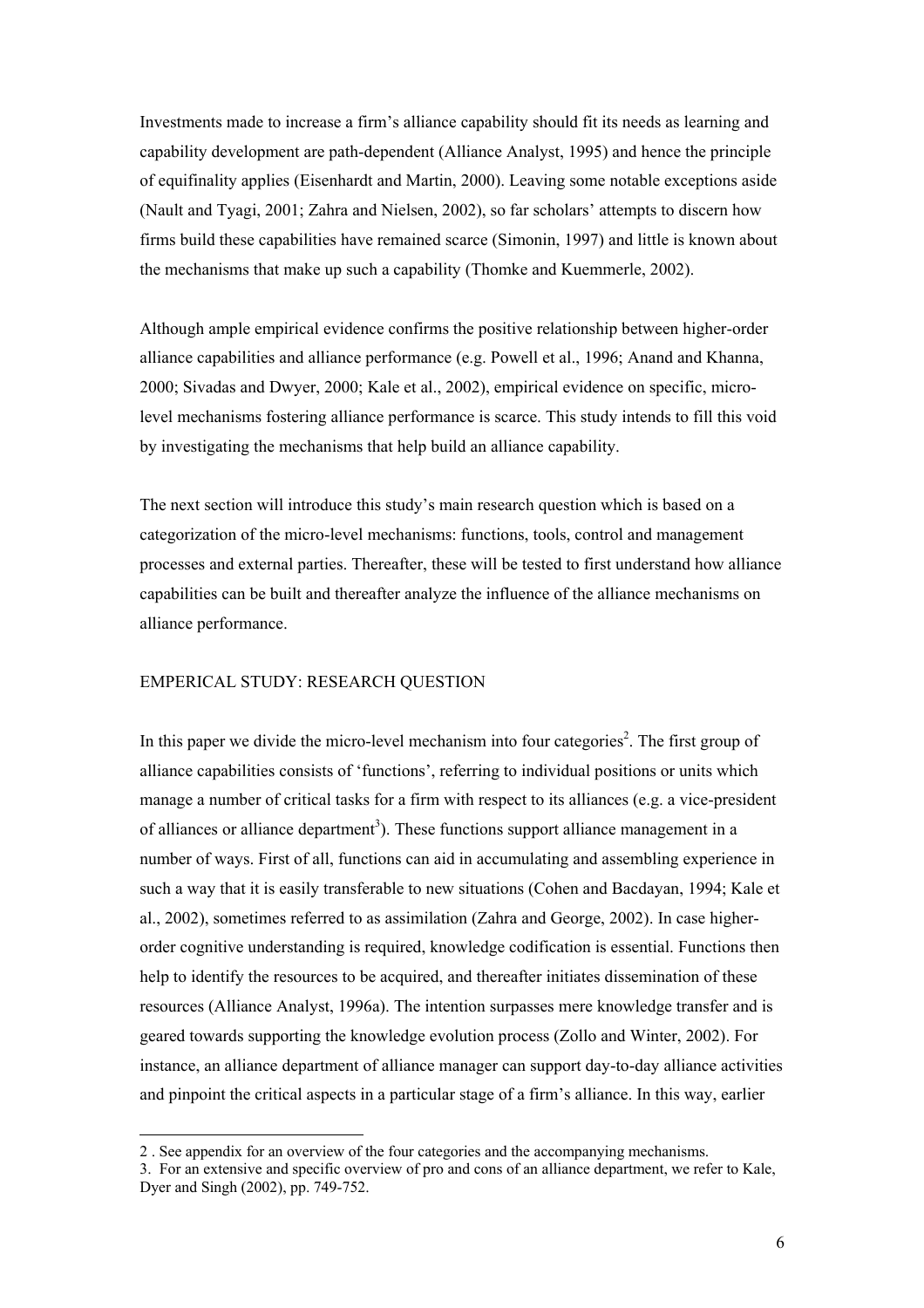experiences can be more easily disseminated throughout the firm and are more likely to create value in the firm's entire alliance portfolio.

Second, functions can *structurally* coordinate alliance knowledge in the firm (Kale et al., 2002). They provide a mechanism that facilitates sharing of knowledge on a structural basis (Kale and Singh, 1999), as it allows individuals to communicate in a more effective manner (Dyer, 2000). For instance, whereas gatekeepers stimulate knowledge transfer in an ad-hoc manner, an alliance department provides a structural mechanism to leverage knowledge. In this way, it can act as a central coordination mechanism (Harbison and Pekar, 1998a) or coordinative capacity (Kale and Singh, 1999). The ability to integrate knowledge that resides either inside or outside the firm is a distinctive part of an alliance capability (Lorenzoni and Lipparini, 1999).

In similar vein, functions also relate to the concept of absorptive capacity (Cohen and Levinthal, 1990; Lane and Lubatkin, 1998; Zahra and George, 2002). A prerequisite for learning is the existence of a certain knowledge set or body of knowledge in a firm (Oliver, 2001). The absorptive capacity of the firm is therefore constituted by its prior related knowledge, enabling it to recognize the value of new information and to assimilate and apply it to commercial ends (Cohen and Levinthal, 1990). Although some name experience 'a poor teacher' (Levinthal and March, 1993), it aids in extending this body of prior related knowledge in order to achieve a higher level of alliance capability (Simonin, 1997).

In general, 'functions' can enhance a firm's ability to learn (Spekman et al., 1999). These mechanisms can positively influence the transferability factor in two ways (Khanna et al., 1998). First, these functions determine the extent to which the scope of the alliance (Khanna, 1998) overlaps with current firm activities (Khanna et al., 1998). Second, it can increase the firm's skills to accomplish the transfer of learning. In this case, external coordination of alliances is supported by internal coordination (Takeishi, 2001). Coordination in the alliance itself, in addition to coordination at the firm level, is important (Teece and Pisano, 1994; Nault and Tyagi, 2001) and can be facilitated by the use of for instance an alliance manager of vice-president of alliances.

Moreover, the creation of any of these functions may give a firm-wide sign that alliances are considered important. In this way, it rejects the notion of the 'not-invented here' syndrome (Leonard-Barton, 1995) and can reflect management commitment to both internal and external knowledge exchange (Inkpen, 1998). For instance, an alliance department can help ensure that resources are allocated in an appropriate manner over the firm's alliance portfolio,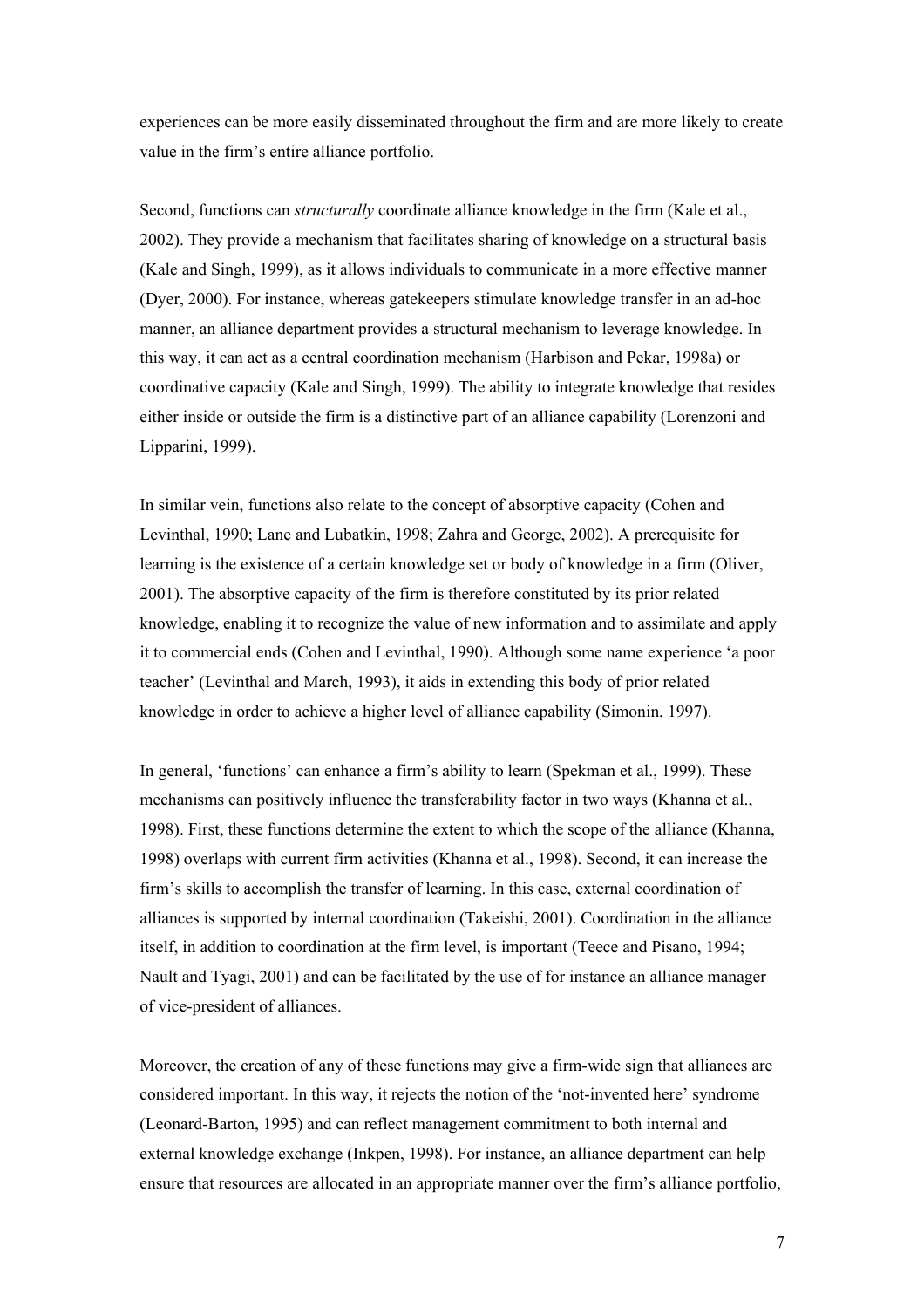thereby reducing the chances that alliances fail because of lack of commitment or coordination (Kale et al., 2002).

The second group of mechanisms consists of 'tools'. Tools are practical mechanisms that aid the process of day-to-day management of alliances by increasing know-how of particular stages of the alliance life-cycle or by raising alliance know-how throughout the firm. Tools tend to support 'functions' as they help to disseminate knowledge by either codification (e.g. best practices or alliance database) or verbalization (e.g. alliance training). Tools can support management in various ways. First of all, they support alliance management by their potential to ease conflict situations and aid in joint problem solving activities (Mohr and Spekman, 1994; Kale et al., 2000). For example, a firm's ability to find the right partner is critical to its ability to generate sufficient pay-off in the end (Dyer and Singh, 1998). In similar vein, by sharing their knowledge and expectations in a joint business planning session, partners will become aware of the future direction of the alliance (Spekman et al., 1999). Second, they stimulate the sharing of individual experiences and knowledge in general, which - in the endfosters the collective competence of the firm (Zollo and Winter, 2002). For instance, the use of an alliance database can prove a structural means through which information on alliance progress is dispersed throughout the firm and codification stimulated (Harbison and Pekar, 1998a; Hoang, 2001). Even cultural sensitivity, which can be fostered by cultural trainings, can enhance alliance performance (Johnson et al., 1996). Third, management of the alliance itself can be supported using tools. Using evaluation techniques can aid in realizing the alliance objectives. In the same way, self-assessments and evaluation by partners can instill experiences into alliance managers (Harbison and Pekar, 1998b). Moreover, they can be used to review the health of an alliance and, as a result, help to react in time in case the alliance needs improvement (Callahan and MacKenzie, 1999).

Control and management processes make up the third group of managerial mechanisms. These mechanisms are geared towards support of specific aspects of alliance management referring i.e. control (e.g. alliance metrics), formal use and sharing of particular knowledge (e.g. formally structured knowledge exchange) and management of responsibility (e.g. responsibility level for alliances or reward and bonuses). A number of advantages can result from these mechanisms. First of all, they can allow firms to ensure that learning occurs at the firm-level, the alliance as well as the individual level so as to optimally utilize the cooperative advantages (Spekman et al., 1999). Value creation in alliances will only become effective if knowledge is both transferred and integrated (Almeida et al., 2002). It is important to leverage knowledge across a firm's alliances by considering alliances as a portfolio rather than a separate activity (Lorenzoni and Baden Fuller, 1995). Isolation of an alliance by considering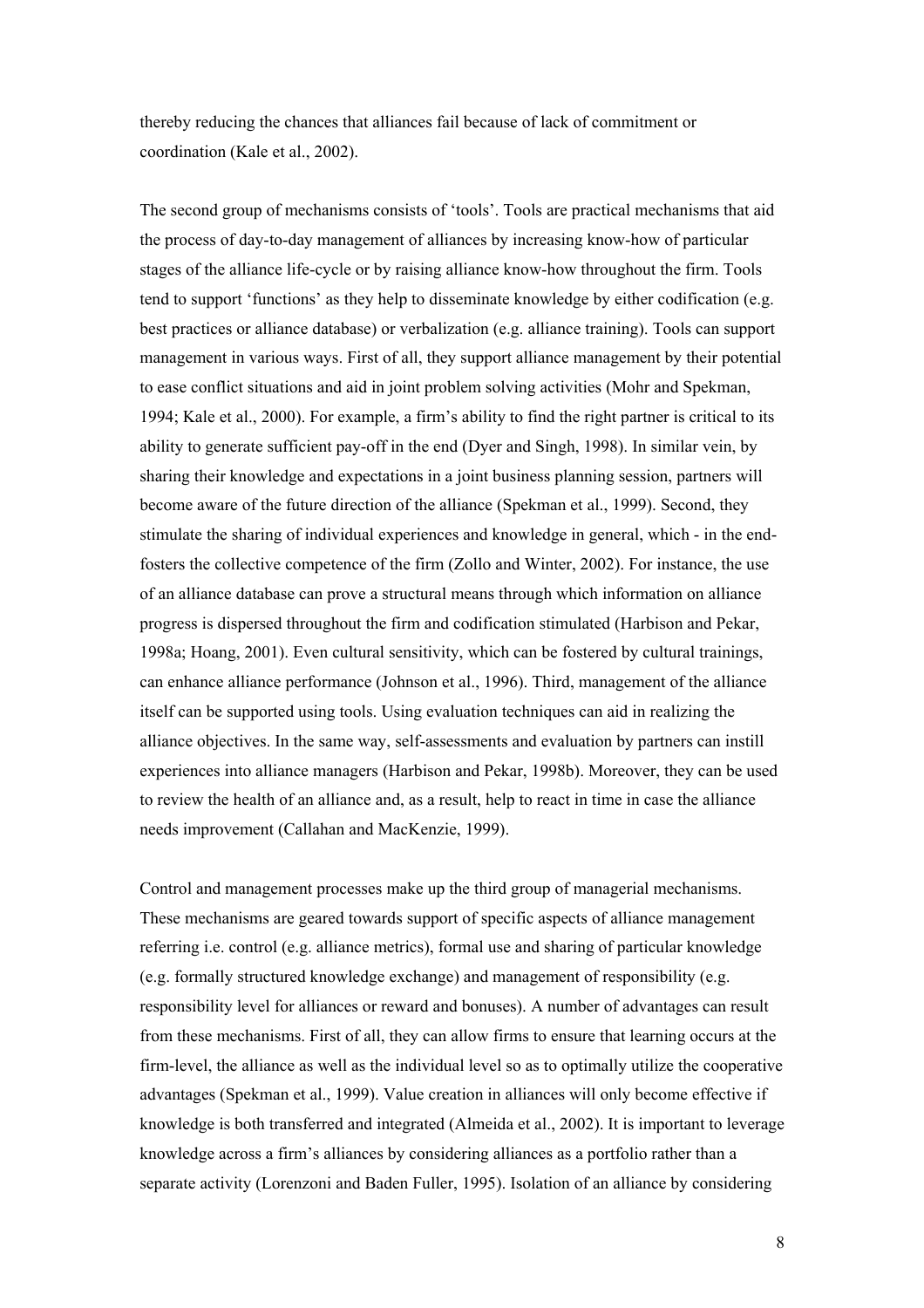it as a stand-alone activity would unnecessarily limit the firm's learning abilities (Khanna et al., 1998). Therefore, acquired knowledge is only valuable after its diffusion (Hamel et al., 1989). For instance, knowledge exchange between alliance managers can be an effective means to formalize communication channels through which valuable knowledge can be transmitted. In many cases, tacit knowledge is shared via informal organizational structures. Formalizing this mechanism may enhance knowledge to not only flow via the informal but also via the formal communications channels. The most effective manner to exchange knowledge is from peer to peer (Alliance Analyst, 1999).

Second, as is the case for functions, this group of managerial mechanisms can help increase coordination. Since firms are most effective in sharing and transferring knowledge between individuals and units (Kogut and Zander, 1992), they should exploit this ability by establishing both tacit and explicit rules for coordination (Kogut and Zander, 1996). Complexity, being a feature of coordination and integration, will reduce the effectiveness of knowledge exchange (Cyert and March, 1963) and will increase the need to establish clear rules for alliance management. For instance, formalizing knowledge exchange between alliance managers can be a useful mechanism to ensure effective knowledge transfer. Moreover, using sophisticated incentive systems not only helps employees to share in an alliance, but it can also increase employee involvement (Greenhalgh, 2001). Alliance metrics and rewards and bonuses can prove a useful means to this end. This can positively influence the continuity among personnel, which in turn greatly affects the success of knowledge absorption in the alliance (Leonard-Barton, 1995).

The fourth set of mechanisms that can be used to support alliance management consists of external parties. Different third parties can be used, such as consultants, lawyers, mediators or financial experts. These third parties can pre-empt a firm's own lack of knowledge regarding e.g. contractual arrangements in case of lawyers or due diligence and valuation in case of financial experts. Especially companies initiating cooperation with other firms or small firms may find it more useful to build alliance experience via external parties (Alliance Analyst, 1995). External parties can be beneficial for a number of reasons. First, the potential value a third party can contribute resides not only in practical problem solving or in developing alliance specific know-how, it can also assist in conflict resolution (Conlon and Sullivan, 1999; Margulis and Pekar, 2001). Second, it can underscore the partners' commitment to the alliance as an external party tends to be more objective, increase neutrality and bring an increased level of equality in the planning process (Alliance Analyst, 1996b). Third, it may enhance the commitment to deliver and ensure goals set are reached (Alliance Analyst, 1996b).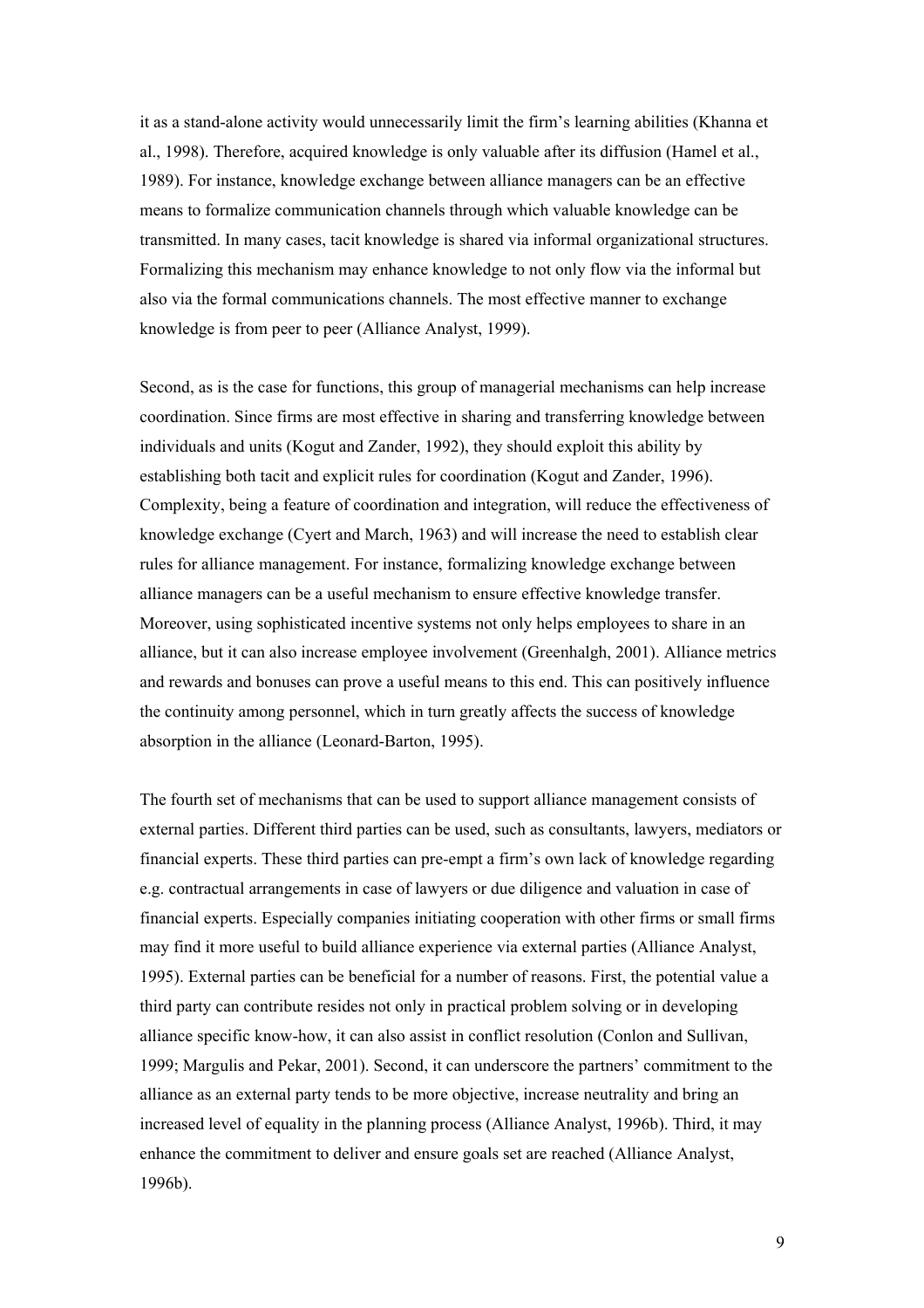On basis of these four categories, we define the following research question: *what micro-level mechanisms positively influence alliance performance?*

#### EMPIRICAL STUDY: DESIGN & DATA

The primary source to gather data was the database of the Association of Strategic Alliance Professionals (ASAP). This database allowed us to address the mailing to VP's of alliances or – in absence of this function- to top managers in charge of corporate alliance management. This ensured that we approached those people in the organization that were sufficiently knowledgeable about the organization's mechanisms and performance levels. A survey was conducted among more than 1000 alliance managers and VPs. The survey was sent out to the respondents, where after we send out a reminding message in order to maximize the response rate (Dillman, 1978). Although information gathering via self-report can limit the validity of the results (Philips, 1981), data was extensively screened to delete invalid cases, which resulted in a sample of 151 respondents. Finally, we corrected for missing data, where after the final dataset consisted of 107 cases. The final data set provided cases from various industries: 2,6% chemicals, 25,2% ICT, 17,9% ICT services, 7,3% financial services, 25,2% other services (e.g. consultancies), 4,6% pharmaceuticals and biotechnology, 11,3% other manufacturing and 4,6% public sector (e.g. education and non-profit organizations), and 1,3%, is missing data. Thus, 75,6% of the respondents are active in ICT and service sectors. Furthermore, firm sizes also showed a strong heterogeneity. The largest amount of respondents, namely 32,5%, is found in the category of US\$ 1b to US\$ 50b. The rest is found in: 25,8% below \$1m, 24,5% between \$1-100m, 13,2% between \$100m-\$1b, 3,3% larger than \$50b, and 0,7% was missing data. The experience measured by the number of alliances formed over the last five years showed that 60,5% of the respondents has formed between 6 and 15 alliances over the last 5 years, 28,9% formed between 16 and 25 alliances, while 17,8% formed between 26 and 40 alliances. Only 2,4% formed over 40 alliances over the last five years. However, the sample diversity should not hamper the validity of this study's result, as alliance mechanisms should equally influence alliance performance independent of the specific firm or alliance (Day, 1995).

In order to obtain information about the influence of a firm's alliance mechanisms on alliance performance, the questions referred to a firm's entire alliance portfolio. Consequently, the unit of analysis of the study is the firm's alliance portfolio, as micro-level mechanisms are posted to have an equal impact on all of a firm's alliances. In line with this logic, alliance performance is measured as a composite measure reflecting the performance of a firm's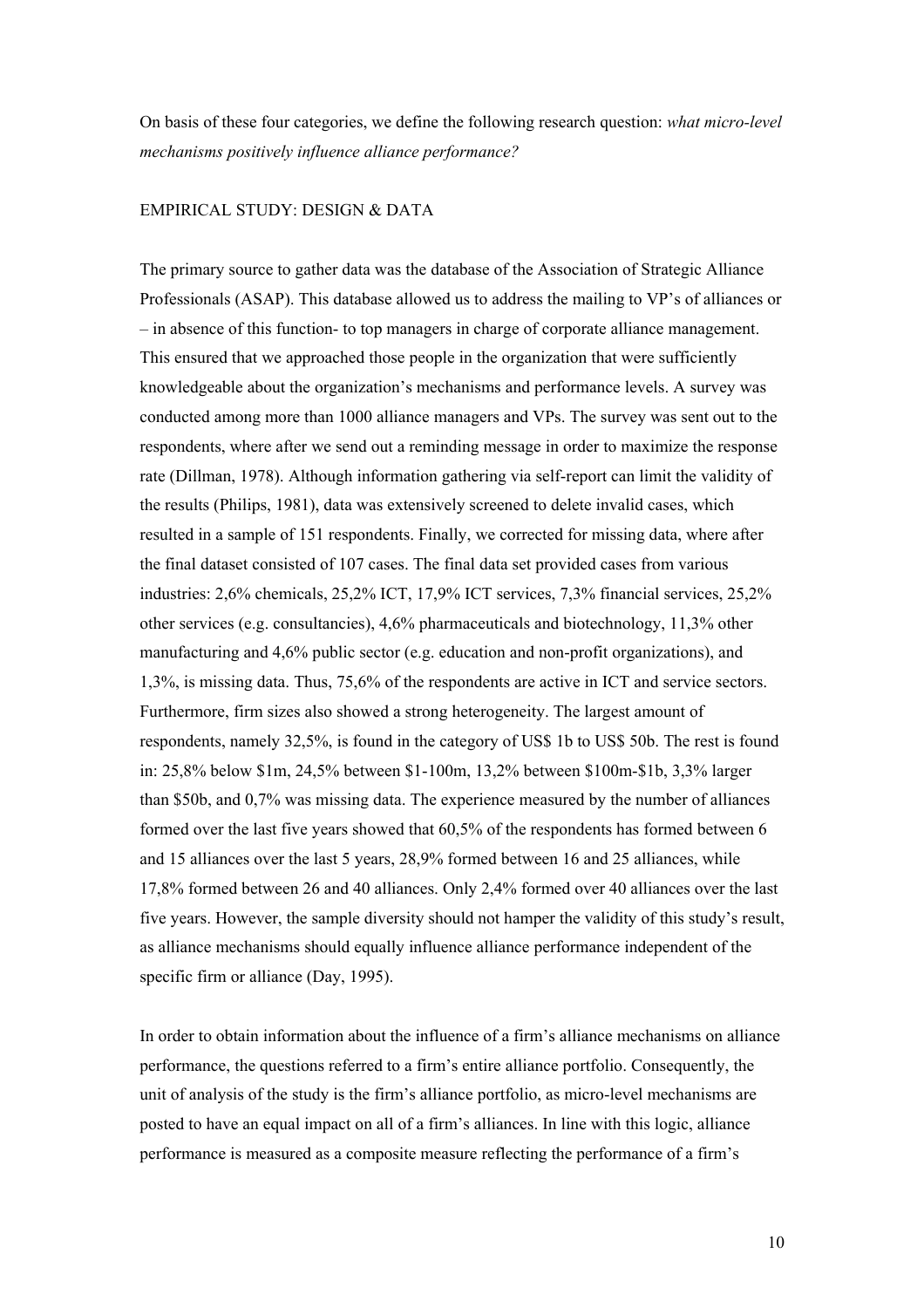alliance portfolio over the last 5 years. Most questions were closed and respondents could rate answers on a 5-point Lickert-type scale.

#### EMPIRICAL STUDY: ANALYSIS & RESULTS

For the analysis of differences or similarities among high-performing alliance companies and low-performing alliance companies, we applied a number of statistical techniques such as discriminant function analysis and analysis of variance (ANOVA). Alliance performance is defined as the percentage of alliances were the firms' goals were realized (Hamel et al., 1989; Hamel, 1991; see for a critical overview Park and Ungson, 2001). Low-performing firms have an alliance performance level between 0 and 40% and high-performing firms between 61- 100%. The firms having a performance between 41 and 60% were left out of this particular analysis. Discriminant function analysis is used to find out which set of predictors can most clearly distinguishes between groups of companies that are combined in terms of their alliance performance. In contrast to regression analysis where the dependent variable is continuous, discriminant function analysis can be used to deal with categorical dependent variables (Klecka, 1980). This allows us to differentiate among the various categories of alliance performance by means of a discriminant function which derives the maximum discrimination among the two groups using alliance performance group membership as a categorical, dependent variable<sup>4</sup>. ANOVA is used to generate additional information that can be used to determine which regions differ significantly on the various structural and strategic variables.

To reveal patterns of the effect of alliance capabilities on alliance performance we applied discriminant function analysis using the dummy for alliance success as a categorical, dependent variable. The starting point for our analysis is the evaluation of the mean scores on the individual variables of companies from the two main success categories. We performed a 'one-way' ANOVA to measure whether group means of independent variables differ significantly. In addition to the ANOVA we apply the so-called Scheffe test because the sizes of the groups are not equal. The Scheffe test makes use of the differences between means to calculate an F-ratio (see table 1). This enables us to calculate which groups differ significantly from each other with respect to a particular variable.

<span id="page-12-0"></span> $\frac{1}{4}$  $\frac{4}{1}$ . The weights of the discriminant function are estimated in order to obtain the largest discriminating power between the categories.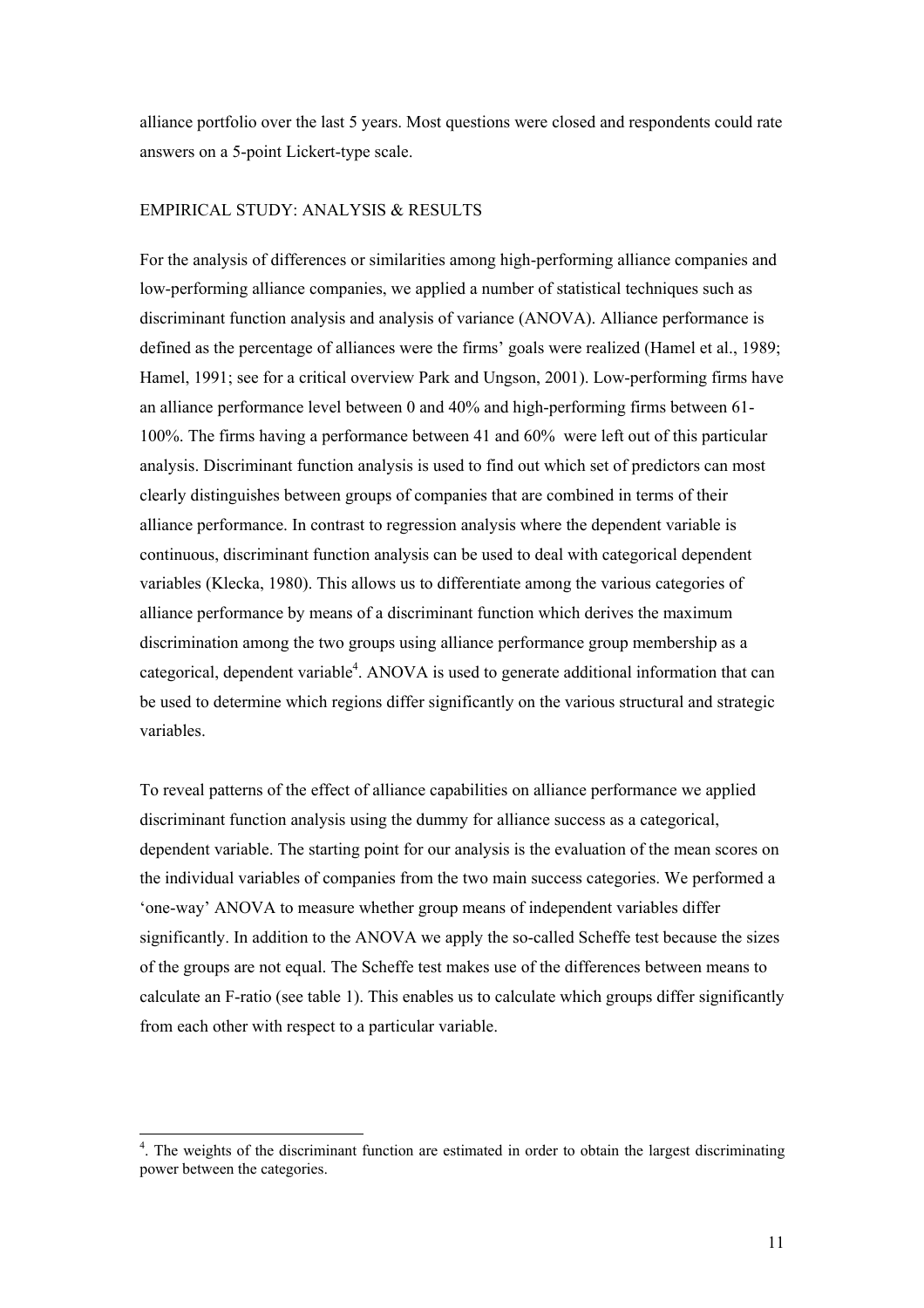The ANOVA table (see table 1) shows that the mean values of the following variables differ significantly among the two groups: VP of alliances, alliance department, alliance manager, partner selection program, alliance database, use of intranet, individual alliance evaluation, joint evaluation of alliances, formally structured knowledge exchange between alliance managers and use of own knowledge about national differences. Moreover, we find that the responsibility for alliances at top management level is also significant.

|                                                                            | Wilks' | F-value | Sig.     |
|----------------------------------------------------------------------------|--------|---------|----------|
|                                                                            | lambda |         |          |
| VP of alliances (1)                                                        | 0,952  | 5,297   | $,023*$  |
| Alliance department (2)                                                    | 0,949  | 5,630   | $,019*$  |
| Alliance specialist (3)                                                    | 0,991  | ,903    | ,344     |
| Alliance manager (4)                                                       | 0,951  | 5,400   | $,022*$  |
| Gatekeeper or boundary-spanner (5)                                         | 0,995  | ,499    | ,481     |
| Local alliance managers (6)                                                | 0,991  | ,957    | ,330     |
| Internal alliance training (7)                                             | 0,998  | ,231    | ,632     |
| External alliance training (8)                                             | 0,981  | 2,029   | ,157     |
| Training in intercultural management (9)                                   | 0,995  | ,537    | ,465     |
| Partner selection program (10)                                             | 0,930  | 7,912   | $,006*$  |
| Joint business planning (11)                                               | 0,987  | 1,379   | ,243     |
| Alliance database (12)                                                     | 0,898  | 11,985  | $,001*$  |
| Use of intranet to disperse alliance knowledge (13)                        | 0,931  | 7,822   | $,006*$  |
| Alliance best practices (14)                                               | 0,978  | 2,359   | ,128     |
| Culture program (15)                                                       | 0,999  | ,109    | ,742     |
| Partner program (16)                                                       | 0,992  | ,834    | ,363     |
| Individual evaluation (17)                                                 | 0,953  | 5,176   | $,025*$  |
| Comparison of alliance evaluations (18)                                    | 1,000  | ,000    | ,989     |
| Joint evaluation (19)                                                      | 0,922  | 8,891   | $,004*$  |
| Responsibility level for alliances (20)                                    |        |         |          |
| (a) top management                                                         | ,963   | 4,020   | $,048*$  |
| (b) business development                                                   | ,965   | 3,842   | ,053     |
| (c) marketing                                                              | ,998   | ,231    | ,632     |
| (d) mergers $\&$ acquisitions department                                   | ,995   | ,521    | ,472     |
| (e) research & development                                                 | ,987   | 2, 342  | ,129     |
| (f) strategy department                                                    | ,938   | 6,889   | $,010**$ |
| Rewards for alliance managers tied to alliance performance (21)            | 0,986  | 1,544   | ,217     |
| Rewards for business managers tied to alliance performance (22)            | 0,972  | 3,029   | $,085**$ |
| Formal exchange of experience among alliance managers (23)                 | 0,949  | 5,673   | ,019*    |
| Use of own knowledge about national differences in international alliances | 0,951  | 5,400   | $,022*$  |
| (24)                                                                       |        |         |          |
| Alliance metrics (25)                                                      | 0,963  | 4,020   | $,048*$  |

#### Table 1 ANOVA table of Micro-level mechanisms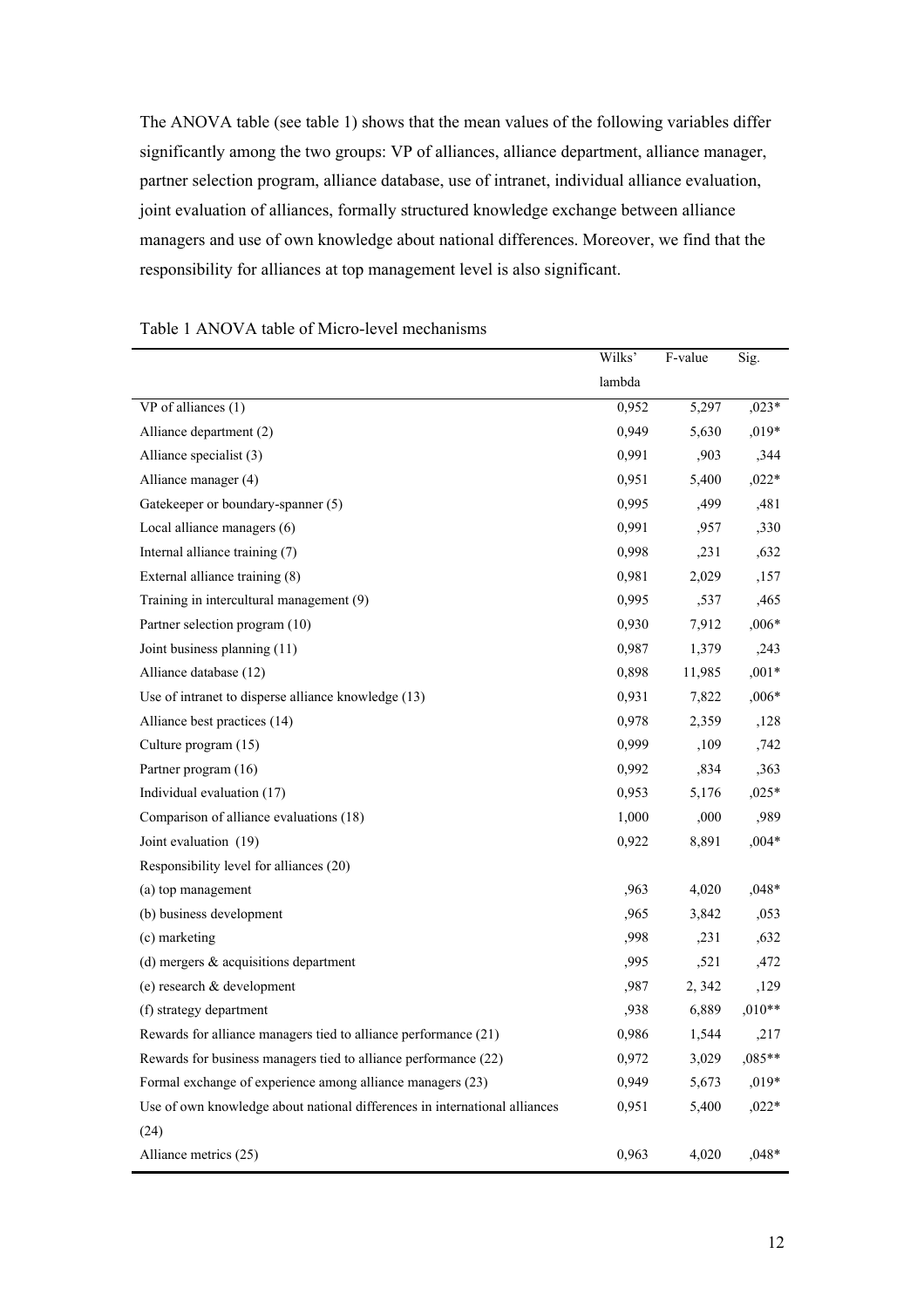| Country-specific alliance policies (26) | 0.984 | 1.656 | ,201 |
|-----------------------------------------|-------|-------|------|
| Consultants (27)                        | 0.989 | 1.118 | ,293 |
| Legal experts $(28)$                    | 0.998 | .177  | ,675 |
| Mediators (29)                          | 0.977 | 2,523 | .115 |
| Financial experts (30)                  | 0.981 | 1.993 | .161 |

\* significant at the 5% level

\*\* significant at the 10% level

After we evaluated the discriminatory power of separate variables, we continue with the assessment of the overall discriminatory power of the total set of variables. We will consider the 'goodness' of the discriminant functions as is reflected in various indicators presented in table 2 and 3. The first indicator is the eigenvalue which represents the relationship of the between group and the within group sum of squares. Higher eigenvalues can be associated with more discriminating functions. In this case the functions seem to have strong discriminating power. Other important statistics include the canonical correlation which represents the proportion of total variance which is accounted for by differences among regions. A chi square value of 46.37 and a corresponding significance of 0.095 implies that the hypothesis, that the mean scores on the various variables for different regions are equal, can be rejected at the 10% level.

#### Table 2 Eigenvalues

| <b>Function</b> | Eigenvalue | $\%$ of variance | Cumulative $\%$ | Canonical   |
|-----------------|------------|------------------|-----------------|-------------|
|                 |            |                  |                 | correlation |
|                 | $0.699*$   | 100.0            | 100.0           | 0.641       |

\* First 1 canonical discriminant functions were used in the analysis.

| Test of function (s) | Wilks' lambda Chi-square |        | Sig.     |
|----------------------|--------------------------|--------|----------|
|                      | 0.589                    | 46.370 | $0095**$ |

#### Table 3 Wilks' Lambda

\*\* significant at the 10% level

The effectiveness of the discriminant functions is measured by classifying all cases according to their scores on the combined discriminant functions. Whereas the prior probability of classification is 50 %, the actual classification procedure results in a correct classification of 82.9 % of the cases. This points to a relatively large degree of divergence among companies from various success categories.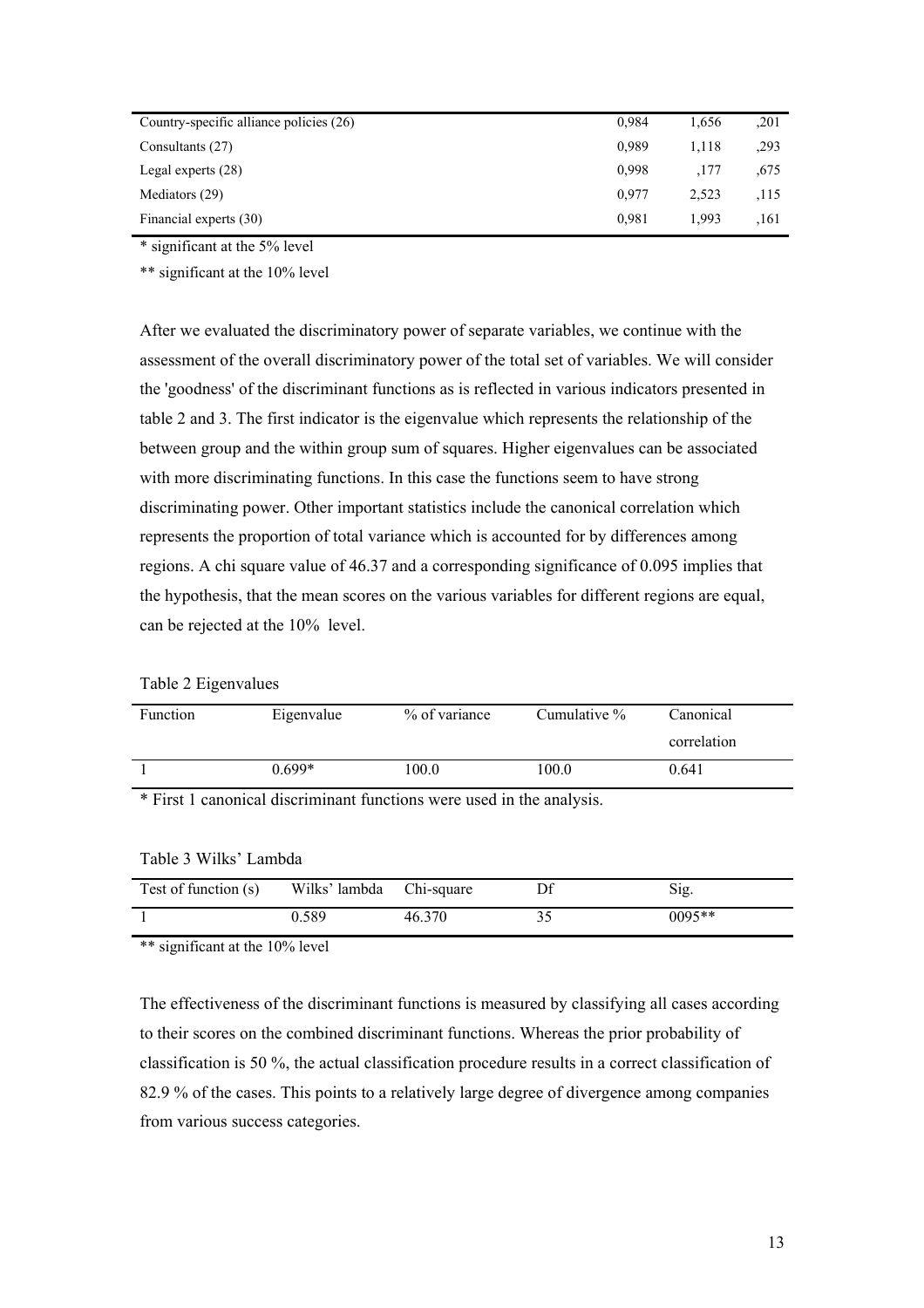#### DISCUSSION & CONCLUSION

In line with recent research on alliance capability building, our study confirms the positive relationship between higher-order alliance capabilities and alliance performance (e.g. Powell et al., 1996; Anand and Khanna, 2000; Sivadas and Dwyer, 2000; Kale et al., 2002; Lambe et al., 2002). Successful alliance firms seem to employ a significant larger number of alliance functions, tools and alliance control and management processes. Of course, this is to a certain degree dependent on the number of alliances a firm employs.

More importantly, we tried to fill the empirical lack of evidence on specific micro-level mechanisms that foster alliance performance. This study therefore investigated the specific underlying mechanisms that enable firms to build an alliance capability.

The result of our empirical analysis enable us to reveal some important findings about the use and performance effect of various alliance mechanisms. Because of their potential to enhance learning in alliances we expected a number of alliance functions to contribute significant to alliance performance. In our analyses we were able to show that high-performing alliance firms had a significant higher number of important functions in place than low-performing firms. In particular, the use of VPs of alliances, alliance departments and alliance managers proved to be a key factor to obtain enhanced alliance performance for many firms in our sample. These functions are likely to facilitate and direct the dissemination of alliance knowledge within their firm. Furthermore, they act as human-embodied repositories of alliance knowledge within the firm. In many instances, they also take on an active role in coordinating and managing alliance activity within a company.

The second group of mechanisms under study was referred to as alliance 'tools'. Tools are needed to support management in making the right alliance decisions and in dealing with critical choices such as partner selection and alliance evaluation issues. In this respect, the use of partner selection programs proved to be a critical tool for many high-performing alliance firms. Moreover, the application of knowledge dissemination tools such as alliance databases and intranet environments proved to be of significant importance in our study. Their role is to stimulate the sharing of individual and collectively acquired know-how among the organization. Finally, the operational phase of alliance management can be supported by making use of specific tools. From our study it was found that, successful alliance firms employed significantly more alliance evaluation tools than their non-performing counterparts.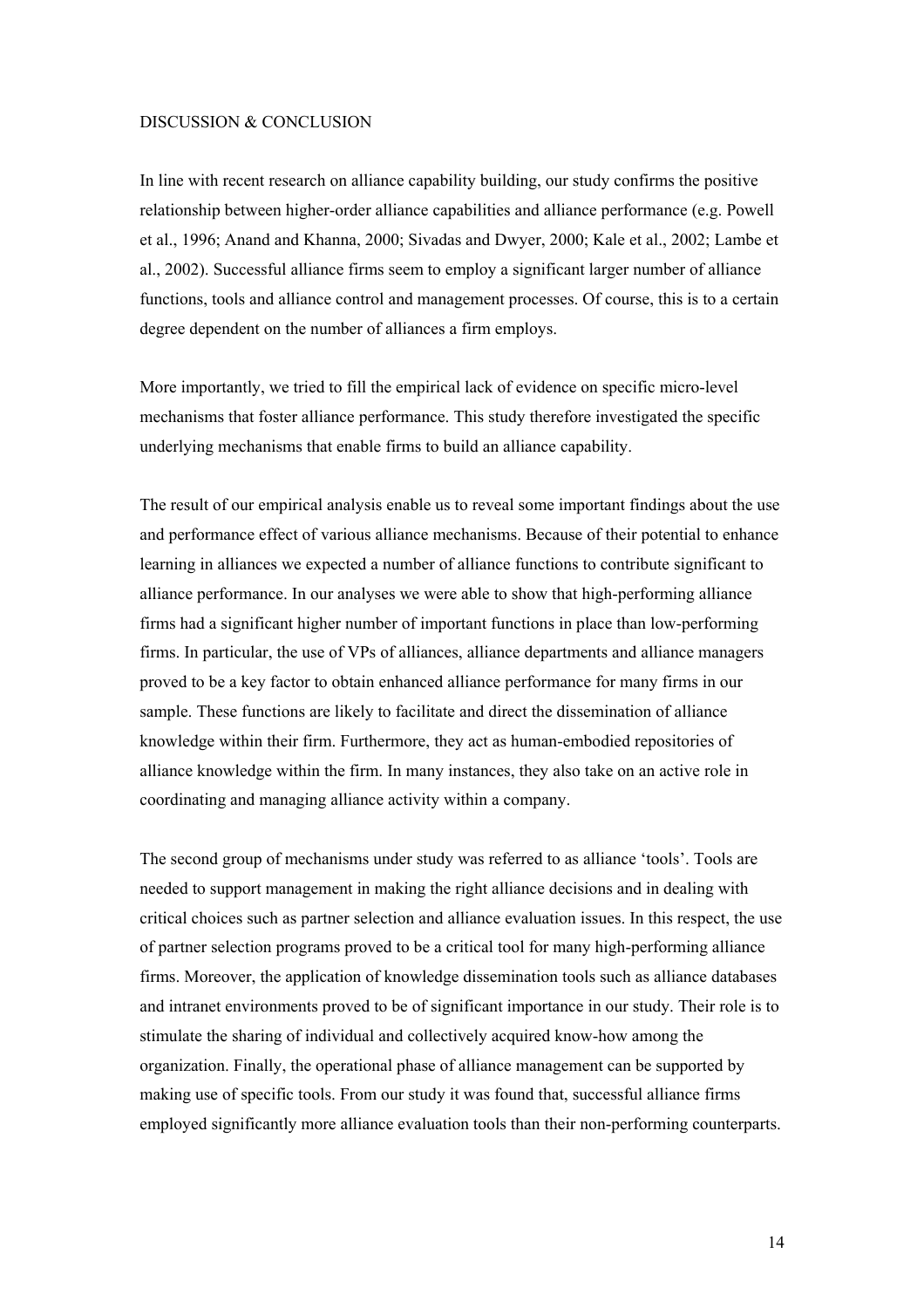In addition to functions and alliance tools, control and management processes made-up our third group of mechanisms. Our results pointed out that alliances have become a key strategic weapon. We clearly found that responsibility for alliances should therefore reside at either a top management level or at the level of a strategy department. This strategic dimension of alliances can also be coupled to the performance reward structure of successful organizations, as shown in our study by the importance of rewards for business managers tied to alliance performance. Of course, alliance performance can only be measured by the use of alliance metrics. Therefore, most of the successful alliance firms have also incorporated the use of alliance metrics in their evaluation schemes. Furthermore, two mechanisms that are aimed at sharing and transferring knowledge between individuals and units seemed to be of particular importance, formal exchange of experience among alliance managers and the use and distribution of knowledge about national differences in international alliances.

Strikingly, none of the external parties supporting alliance management proved to play a significant role in determining alliance success. High-performing alliance firms seem to be confident and capable enough to do without an extra amount of external support.

Of course, these findings should not be dealt with in isolation. Distinctive competitive advantage cannot be distilled from the mere possession of a certain mechanism. This requires the development of managerial capabilities as well as the difficult-to-imitate combinations of organizational, functional and technological skills (Teece et al., 1997). In practical terms, this translates to developing certain managerial attributes (see Spekman et al., 1999, pp. 197-207; Dent, 1999), which support effective use of alliance capabilities.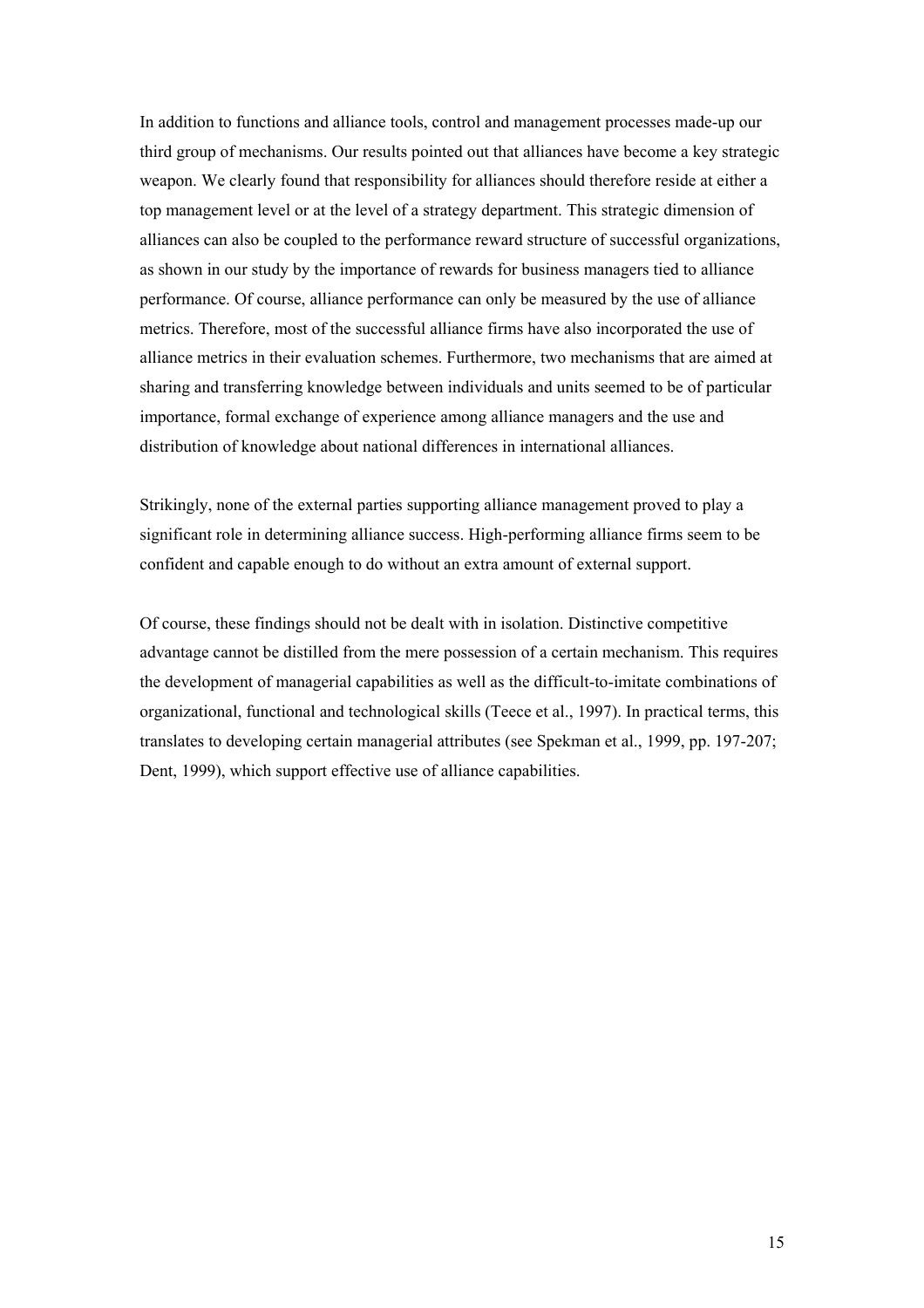#### REFERENCES

*Alliance Analyst*. 1995. Two grandmasters at the extremes. November 1995. NewCap Communications: Philadelphia, PA.

*Alliance Analyst*. 1996a. Arguing the collaborative core. April 1996. NewCap Communications: Philadelphia, PA.

*Alliance Analyst*. 1996b. Outsider in the middle. July 1996. NewCap Communications: Philadelphia, PA.

*Alliance Analyst*. 1996c. Managing alliances- skills for the modern era. March 1996. NewCap Communications: Philadelphia, PA.

*Alliance Analyst*. 1999. Welshing the Knowledge Rabbit. May 1999. NewCap Communications: Philadelphia, PA.

Almeida P, Song J, Grant RM. 2002. Are firms superior to alliances and markets? An empirical test of cross-border knowledge building. *Organization Science* **13**(2): 147-161.

Amit R, Schoemaker PJH. 1993. Strategic assets and organizational rent. *Strategic Management Journal* **14**(1): 33-46.

Anand BN, Khanna T. 2000. Do firms learn to create value? The case of alliances. *Strategic Management Journal* **21**(3): 295-316.

Barney JB. 1991. Firm resources and sustained competitive advantage*. Journal of Management* **17**(1): 99-120.

Callahan J, MacKenzie S. 1999. Metrics for strategic alliance control. *R&D Management* **9**(4): 365-378.

Cohen M, Bacdayan P. 1994. Organizational routines are stored as procedural memory: Evidence from a laboratory study. *Organization Science* **5**: 554-568.

Cohen WM, Levinthal DA. 1990. Absorptive capacity: a new perspective on learning and innovation. *Administrative Science Quarterly* **35**: 128-152.

Conlon DE, Sullivan DP. 1999. Examining the actions of organizations in conflict: evidence from the Delaware court of chancery. *Academy of Management Journal* **42**(3): 319-329.

Conner K, Prahalad C. 1996. A resource-based theory of the firm: knowledge versus opportunism. *Organization Science* **7**(5): 477-501.

Contractor FJ, Lorange P. 1988. *Cooperative strategies in international business.* Lexington: Lexington Books.

Cyert RM, March JG. 1963. *A Behavioral Theory of the Firm*. Prentice-Hall, Englewood Cliffs, NJ.

Dacin MT, Hitt MA, Levitas E. 1997. Selecting partners for successful international alliances: examination of U.S. and Korean firms, *Journal of World Business* **32**(1): 3-16.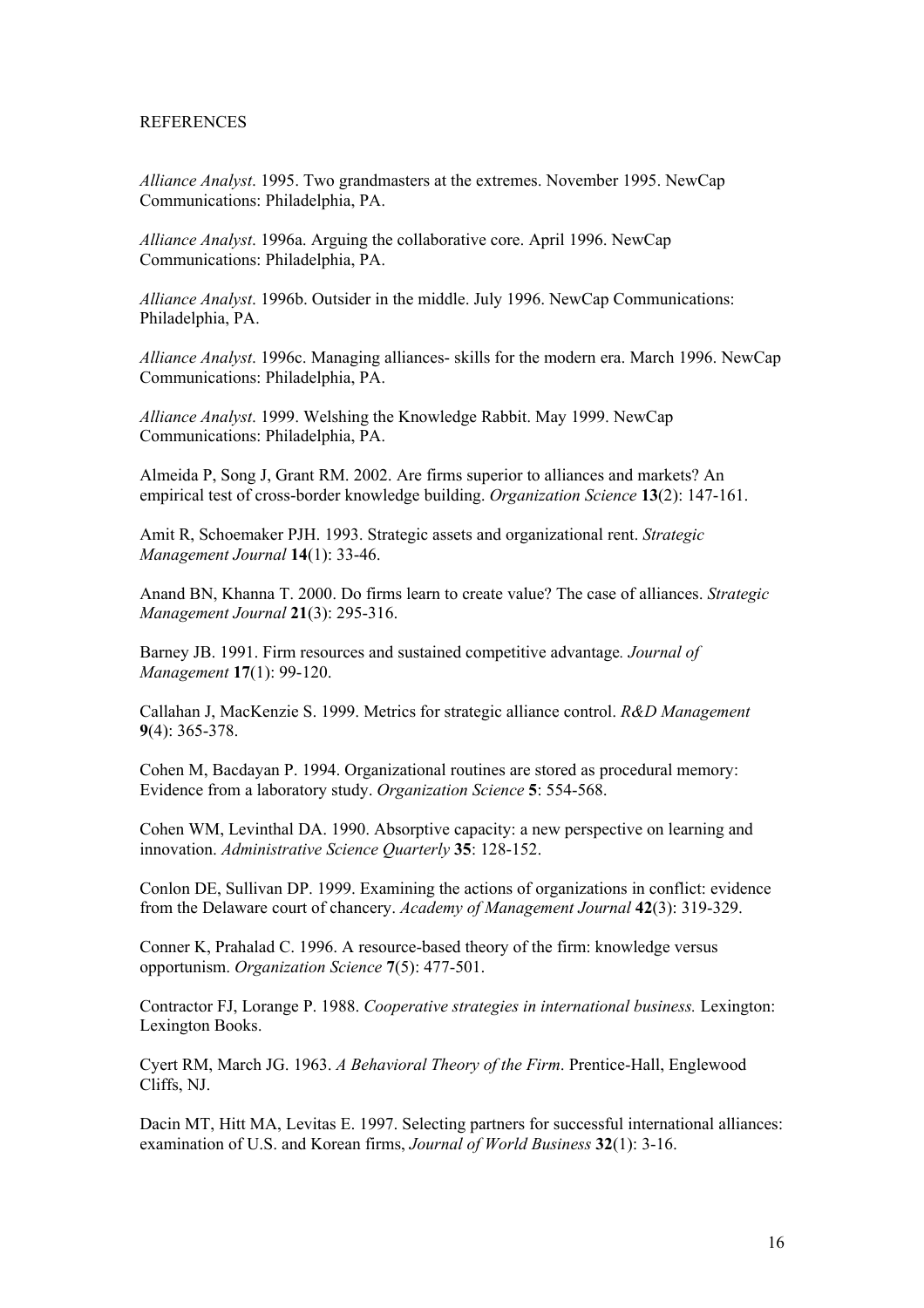Das TK, Teng B-S. 2000. A resource-based theory of strategic alliances. *Journal of Management* **26**(1): 31-61.

Day GS. 1995. Advantageous alliances. *Journal of the Academy of Marketing Science* **23(**4): 297-300.

Dent SM. 1999. *Partnering Intelligence, Creating value for your business by building strong alliances.* Davies Black Publishing, Palo Alto.

Dierickx I, Cool K. 1989. Asset stock accumulation and sustainability of competitive advantage. *Management Science* **35**(12): 1504-1511.

Dillman DA. 1978. *Mail and Telephone Surveys: The Total Design Method*. New York: John Wiley.

Dosi G, Nelson RR, Winter SG. 2000. *The Nature and Dynamics of Organizational Capabilities.* Oxford University Press: New York.

Draulans J, Man de A-P, Volberda HW. 1999. Alliantievaardigheid: een bron van concurrentievoordeel. *Holland/Belgium Management Review* **63**: 52-59.

Dutton JM, Thomas A. 1984. Treating progress functions as a managerial opportunity. *Academy of Management Review* **9**: 235-247.

Duysters GM, Man de A-P, Wildeman L. 1999. A network approach to alliance management. *European Management Journal* **17**(2): 182-187.

Dyer JH. 2000. *Collaborative Advantage, Winning through extended enterprise supplier networks*. Oxford University Press, New York.

Dyer JH, Kale P, Singh H. 2001. How To Make Strategic Alliances Work, Developing a dedicated alliance function is key to building the expertise needed for competitive advantage. *Sloan Management Review* **42**(4): 37-43.

Dyer JH, Singh H. 1998. The relational view: cooperative strategy and sources of interorganizational competitive advantage. *Academy of Management Review* **23**(4): 660 – 679.

Eisenhardt KM, Martin JA. 2000. Dynamic capabilities: What are they?. *Strategic Management Journal* Special Issue **21**(10-11): 1105-1121.

Fujimoto T. 2000. Evolution of manufacturing systems and ex post dynamic capabilities: case of Toyota's final assembly operations. In *The Nature and Dynamics of Organizational Capabilities*, Dosi G, Nelson RR, Winter SG (eds). Oxford University Press: Oxford, New York; 244-278.

Geringer JM. 1991. Strategic determinants of partner selection criteria in international joint ventures. *Journal of International Business Studies* **22**(1): 41-62.

Grant RM. 1996. Prospering in dynamically-competitive environments: organizational capability as knowledge integration. *Organization Science* **7**(4): 375-387.

Greenhalgh L. 2001. *Managing Strategic Relationships*. New York: The Free Press.

Hamel G. 1991. Competition for competence and interpartner learning within international strategic alliances. *Strategic Management Journal* **12:** 83-103.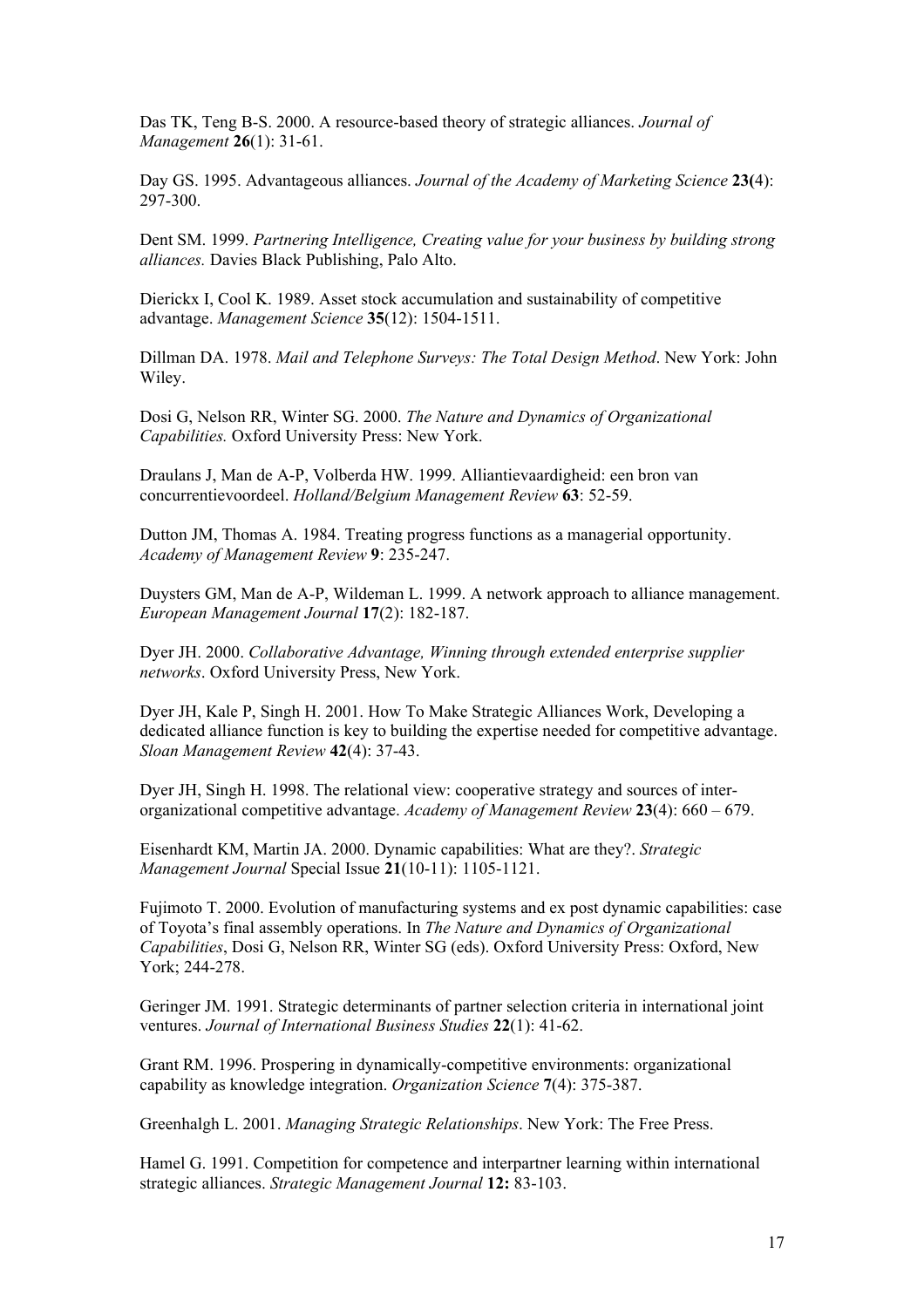Hamel G, Doz Y, Prahalad C. 1989. Collaborate with your competitors and win. *Harvard Business Review.* **67**(1): 133-139.

Harbison JR, Pekar P jr. 1997. Cross-border alliances in the age of collaboration. 2<sup>nd</sup> in a Series of Viewpoints on Alliances.

Harbison JR, Pekar P jr. 1998a. *Smart Alliances, A practical guide to repeatable success.* Jossey-Bass: San Francisco, CA.

Harbison JR, Pekar P jr. 1998b. Institutionalizing alliance skills: Secrets of repeatable success. 3<sup>rd</sup> in a Series of Viewpoints on Alliances.

Harrigan KR. 1988. Joint ventures and competitive strategy. *Strategic Management Journal* **9**(2): 141-158.

Henderson R, Cockburn I. 1994. Measuring competence? Exploring firm effects in pharmaceutical research. *Strategic Management Journal* Special issue **15**: 63-84.

Hill RC, Hellriegel D. 1994. Critical contingencies in joint venture management: Some lessons for managers. *Organization Science* **5**: 594-607.

Hoang HT. 2001. The impact of organizational and alliance-based complexity on the development of alliance capacity. white paper INSEAD.

Hunt SD, Morgan RM. 1996. The resource-advantage theory of competition: dynamics, path dependencies, and evolutionary dimensions. *Journal of Marketing* **60**(4): 107-114.

Inkpen AC. 1998. Learning and knowledge acquisition through international strategic alliances. *Academy of Management Executive* **12**(4):69-80.

Johnson JL, Cullen JB, Sakano T, Takenouchi H. 1996. Setting the stage for trust and strategic integration in Japanese-U.S. cooperative alliances. *Journal of International Business Studies* **27**: 981-1004.

Kale P, Dyer JH, Singh H. 2002. Alliance capability, stock market response, and long term alliance success: the role of the alliance function. *Strategic Management Journal* **23**(8): 747- 767.

Kale P, Singh H. 1999. Alliance capability and success. Best Paper Proceedings, Academy of Management Meetings. Chicago, IL.

Kale P. Singh H, Perlmutter H. 2000. Learning and protection of proprietary assets in strategic alliances: building relational capital. *Strategic Management Journal* Special Issue **21**(3): 217-237.

Kanter R. 1994. Collaborative advantage. *Harvard Business Review* **72**(4) 96-108.

Khanna T. 1998. The scope of alliances. *Organization Science* **9**(3): 340-355.

Khanna T, Gulati R, Nohria N. 1998. The dynamics of learning alliances: competition, cooperation, and relative scope. *Strategic Management Journal* **19**(3): 193-210.

Klecka WR. 1980. *Disciminant Analysis*. Series: Quantitative Applications in the Social Sciences. Sage Publications.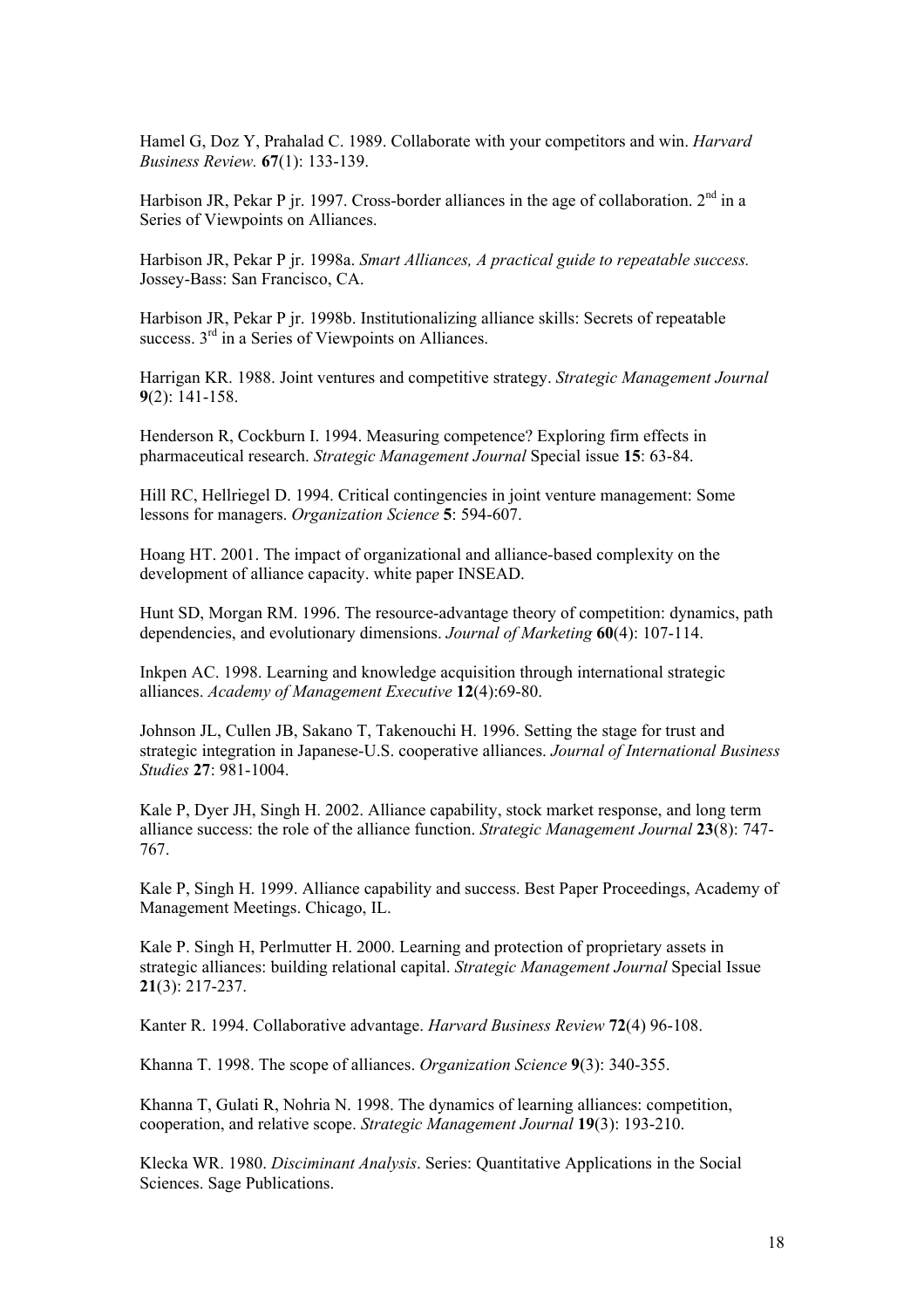Kogut B, Zander U. 1992. Knowledge of the firm, combinative capabilities, and the replication of technology. *Organization Science* **3**: 383-397.

Kogut B, Zander U. 1996. What firms do? Coordination, identity, and learning. *Organization Science* **7**(5): 502-518.

Lambe CJ, Spekman RE, Hunt SD. 2002. Alliance competence, resources, and alliance success: conceptualization, measurement, and initial test. *Journal of the Academy of Marketing Science* **30**(2): 141-158.

Lane PJ, Lubatkin M. 1998. Relative absorptive capacity and interorganizational learning. *Strategic Management Journal* **19**(5): 461-477.

Lei D, Slocum JW jr, Pitts RA. 1997. Building cooperative advantage: managing strategic alliances to promote organizational learning. *Journal of World Business* **32**(3): 203-223.

Leonard-Barton D. 1995. *Wellsprings Of Knowledge.* Harvard Business School Press, Mass: Boston.

Levinthal DA, March JG. 1993. The myopia of learning. *Strategic Management Journal* **14**: 95-112.

Lewin AY, Volberda HW. 1999. Prolegomena on coevolution: a framework for research on strategy and new organizational forms. *Organization Science* **10**(5): 519-534.

Lorange P, Roos J. 1990. *Strategic Alliances, Formation, Implementation and Evolution.* Cambridge, MA: Blackwell.

Lorenzoni G, Baden-Fuller C. 1995. Creating a strategic center to manage a web of partners. *California Management Review* **37**(3): 146¯163.

Lorenzoni G, Lipparini A. 1999. The leveraging of interfirm relationships as a distinctive organizational capability: a longitudinal study. *Strategic Management Journal* **20**(4): 317- 338.

Madhok A, Tallman SB. 1998. Resources, transactions and rents: managing value through interfirm collaborative relationships. *Organization Science* **9**(3): 326-339.

Mahoney JT. 1995. The management of resources and the resource of management. *Journal of Business Research* **33**(2): 91-101.

Makadok R. 2001. Toward a synthesis of the resource-based and dynamic-capability views of rent creation. *Strategic Management Journal* **22**(5): 387-401.

Margulis M, Pekar P. 2001. The Next Wave of Alliance Formations: Forging Successful Partnerships with Emerging and Middle-Market Companies. Houlhan Lokey Howard & Zukin.

Medcof JW. 1997. Why Too Many Alliances End in Divorce. *Long Range Planning* **30**(5): 718-732.

Mohr J, Spekman R. 1994. Characteristics of partnership success: partnership attributes, communication behavior and conflict resolution. *Strategic Management Journal* **15**: 135-152.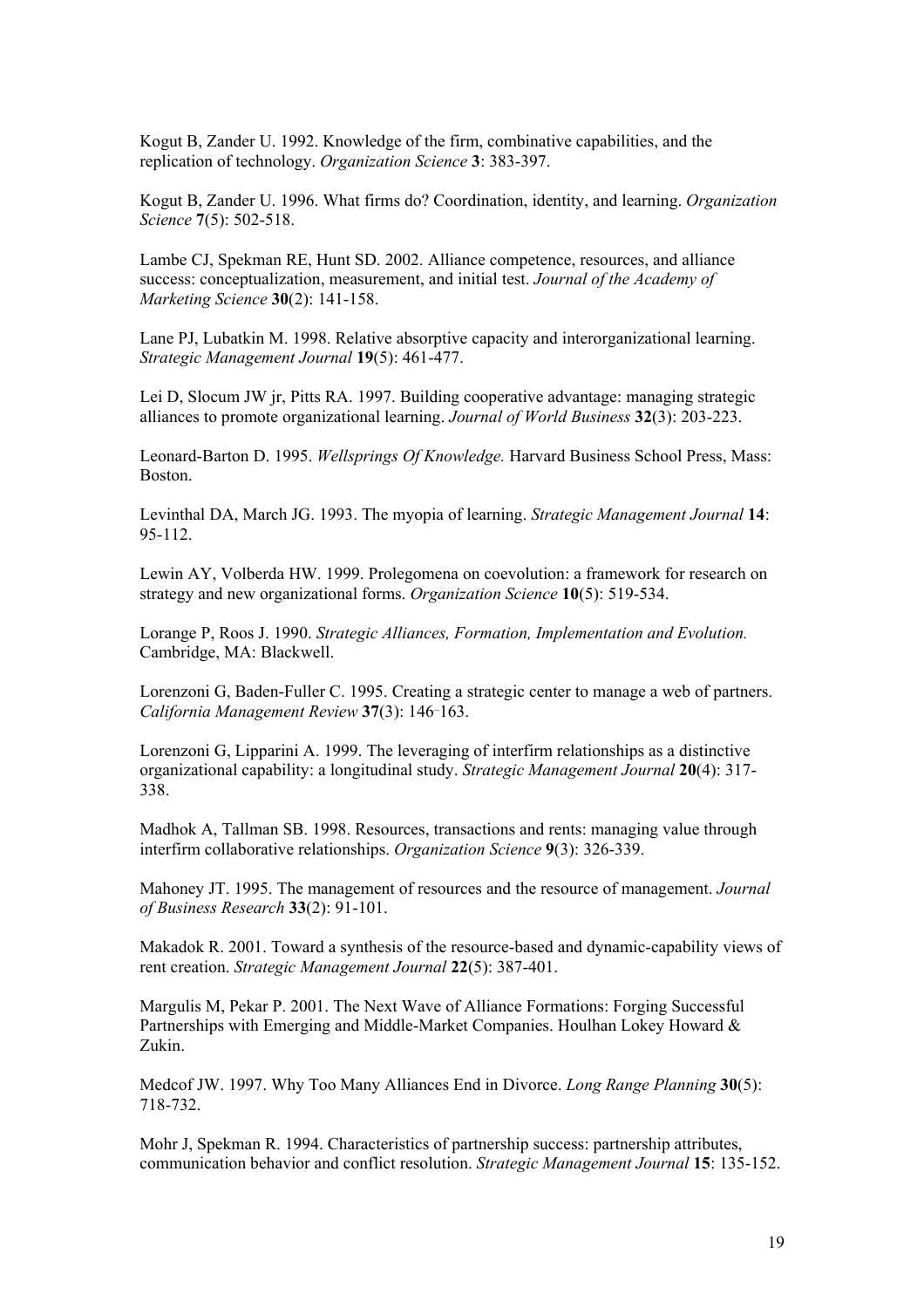Nault BR, Tyagi RK. 2001. Implementable mechanisms to coordinate horizontal alliances. *Management Science* **47**(6): 787-799.

Nelson R, Winter S. 1982. *An Evolutionary Theory of Economic Change*. Harvard University Press, Cambridge, MA.

Oliver AL. 2001. Strategic alliances and the learning life-cycle of bio-technology firms. *Organization Studies* **22**(3): 467-489.

Park SO, Ungson GR. 2001. Interfirm rivalry and managerial complexity: a conceptual framework of alliance failure. *Organization Science* **12**(1): 37-53.

Peteraf M. 1993. The cornerstones of competitive advantage: a resource-based view. *Strategic Management Journal* **14**(3): 179-191.

Philips LW. 1981. Assessing measurement error in key informant reports: a methodological note on organizational analysis in marketing. *Journal of Marketing Research* **18**(November): 395-415.

Pisano GP. 1989. Using equity participation to support exchange: evidence from the biotechnology industry. *Journal of Law, Economics, and Organization* **5**: 109-126.

Pisano GP. 2000. In search of dynamic capabilities: the origins of R&D competence in biopharmaceuticals. In *The Nature and Dynamics of Organizational Capabilities*, Dosi G, Nelson RR, Winter SG (eds). Oxford University Press: Oxford, New York; 129-154.

Pisano GP, Bohmer RMJ, Edmondson AC. 2001. Organizational differences in rates of learning: evidence from the adoption of minimally invasive cardiac surgery. *Management Science* **47**(6): 752-768.

Porter ME. 1987. From competitive advantage to corporate strategy. *Harvard Business Review* **65**:. 43-59.

Powell WW, Koput KW, Smith-Doerr L. 1996. Interorganizational collaboration and the locus of control of innovation: networks of learning in biotechnology. *Administrative Science Quarterly* **41**(1): 116-145.

Rugman AM, Verbeke A. 2002. Edith Penrose's contribution to the resource-based view of strategic management. *Strategic Management Journal* **23**(8) 769-780.

Simonin BL. 1997. The importance of collaborative know-how: an empirical test of the learning organization. *Academy of Management Journal* **40**(5): 1150-1174.

Sivadas E, Dwyer RF. 2000. An examination of organizational factors influencing new product development in internal and alliance-based processes. *Journal of Marketing* **64**(1): 31-40.

Spekman RE, Isabella LA, MacAvoy TC. 1999. *Alliance Competence, Maximizing the value of your partnerships.* John Wiley & Sons, New York.

Takeishi A. 2001. Bridging inter and intra-firm boundaries: management of supplier involvement in automobile product development. *Strategic Management Journal* **22**(5): 403- 433.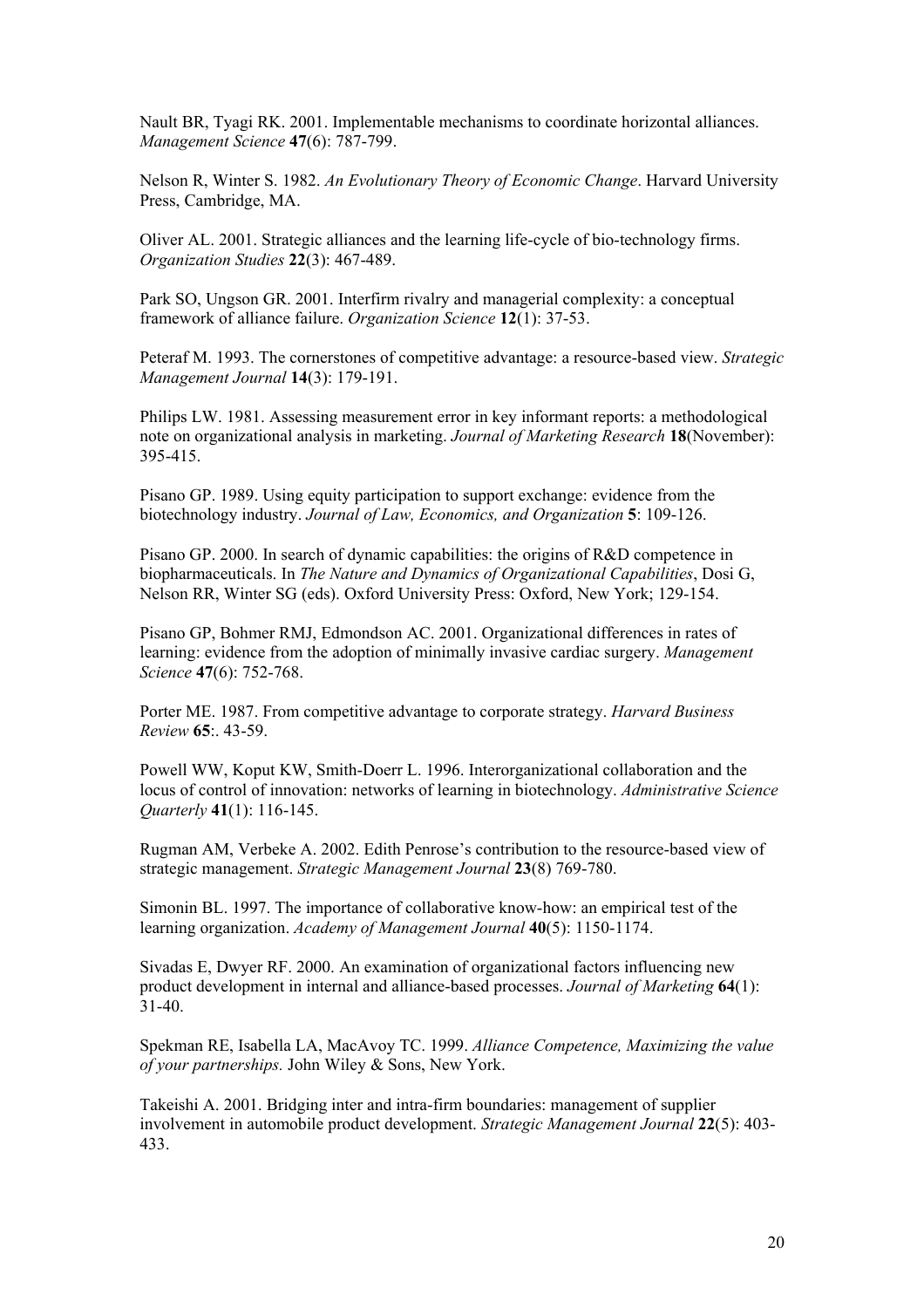Teece DJ, Pisano G. 1994. The dynamic capabilities of firms: an introduction. *Industrial and Corporate Change* **3**(3): 537-556.

Teece DJ, Pisano G, Shuen A. 1997. Dynamic capabilities and strategic management. *Strategic Management Journal* **18**(7): 509-533.

Thomke S, Kuemmerle W. 2002. Asset accumulation, interdependence and technological change: evidence from pharmaceutical drug discovery. *Strategic Management Journal* **23**(7): 619-635.

Wernerfelt B. 1984. A resource-based view of the firm. *Strategic Management Journal* **5**(2): 171-180.

Williamson OE. 1975. *Markets and Hierarchies: Analysis and antitrust implications*, New York: Free Press.

Williamson OE. 1985. *The Economic Institutions of Capitalism: Firms, Markets, Relational Contracting*. Free Press: New York.

Williamson OE. 1991. Comparative economic organization: the analysis of discrete structural alternatives. *Administrative Science Quarterly* **36**: 269-296.

Young-Ybarra C, Wiersema M. 1999. Strategic flexibility in information technology alliances: the influence of transaction cost economics and social exchange theory. *Organization Science* **10**(4): 439-459.

Zahra SA, George G. 2002. Absorptive capacity: a review, reconceptualization, and extension. *Academy of Management Review* **27**(2): 185-203.

Zahra SA, Nielsen AP. 2002. Sources of capabilities, integration and technology commercialization. *Strategic Management Journal* **23**(5): 377-398.

Zollo M, Winter SG. 2002. Deliberate learning and the evolution of dynamic capabilities. *Organization Science* **13**(3): 339-351.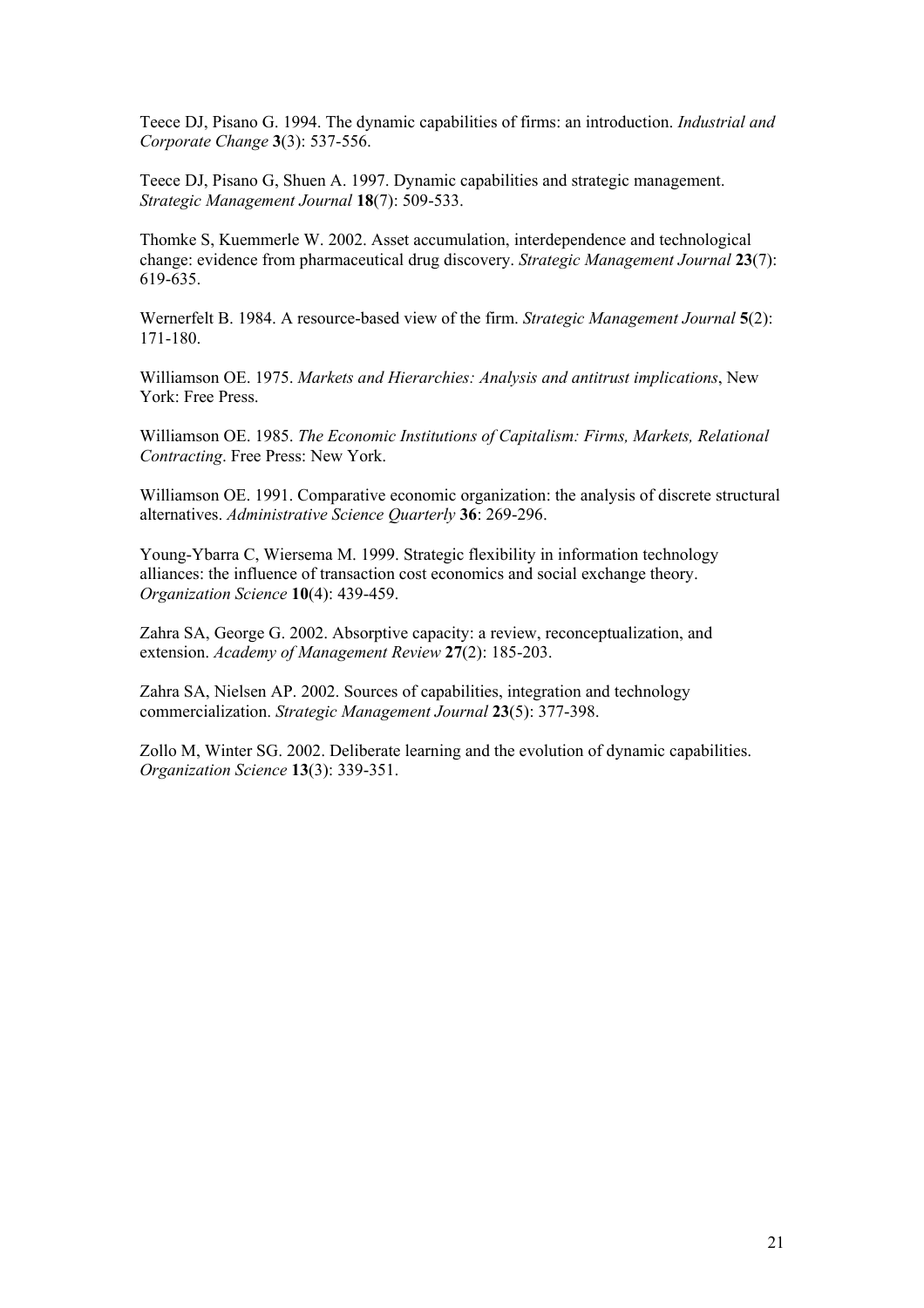## APPENDIX

| <b>Functions</b>                      | <b>Tools</b>                                                                                                                                                                                                                                         | <b>Control</b> and                                                                          | <b>External parties</b> |
|---------------------------------------|------------------------------------------------------------------------------------------------------------------------------------------------------------------------------------------------------------------------------------------------------|---------------------------------------------------------------------------------------------|-------------------------|
|                                       |                                                                                                                                                                                                                                                      | management<br>processes                                                                     |                         |
| Vice-president of<br>alliances $(1)$  | Internal alliance<br>training $(7)$                                                                                                                                                                                                                  | Responsibility level for<br>alliances (20)                                                  | Consultants (27)        |
| Alliance department (2)               | External alliance<br>training $(8)$                                                                                                                                                                                                                  | Rewards and bonuses<br>for alliance manager<br>(21)                                         | Lawyers $(28)$          |
| Alliance specialist (3)               | Training in<br>intercultural<br>$m$ anagement $(9)$                                                                                                                                                                                                  | Rewards and bonuses<br>for business managers<br>(22)                                        | Mediators (29)          |
| Alliance manager (4)                  | Partner selection<br>program (10)                                                                                                                                                                                                                    | Formally structured<br>knowledge exchange<br>between alliance<br>managers $(23)$            | Financial experts (30)  |
| Gatekeeper or<br>boundary spanner (5) | Joint business planning<br>(11)                                                                                                                                                                                                                      | Use of own knowledge<br>about national<br>differences in<br>international alliances<br>(24) |                         |
| Local alliance manager<br>(6)         | Alliance database (12)                                                                                                                                                                                                                               | Alliance metrics (25)                                                                       |                         |
|                                       | Use of intranet to<br>disperse alliance<br>knowledge (13)<br>Alliance best practices<br>(14)<br>Culture program (15)<br>Partner program (16)<br>Individual evaluation<br>(17)<br>Comparison of alliance<br>evaluations (18)<br>Joint evaluation (19) | Country-specific<br>alliance policies (26)                                                  |                         |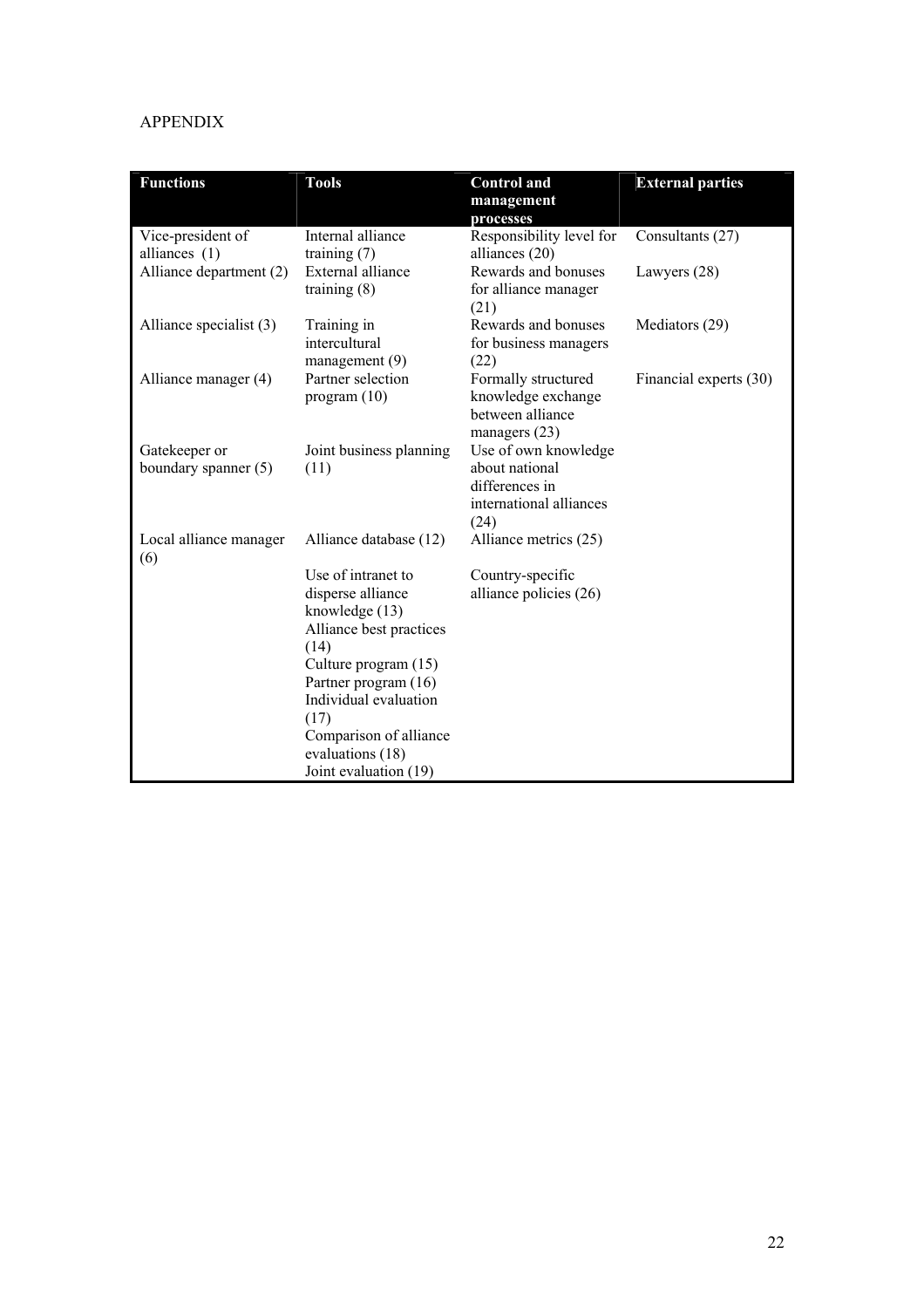

# **W O R K I N G P A P E R S**

Ecis working papers 2001-2002 (September 2002):

- 01.01 H. Romijn & M. Albu *Explaining innovativeness in small high-technology firms in the United Kingdom*
- 01.02 L.A.G. Oerlemans, A.J. Buys & M.W. Pretorius *Research Design for the South African Innovation Survey 2001*
- 01.03 L.A.G. Oerlemans, M.T.H. Meeus & F.W.M. Boekema *Innovation, Organisational and Spatial Embeddedness: An Exploration of Determinants and Effects*
- 01.04 A. Nuvolari *Collective Invention during the British Industrial Revolution: The Case of the Cornish Pumping Engine.*
- 01.05 M. Caniëls and H. Romijn *Small-industry clusters, accumulation of technological capabilities, and development: A conceptual framework.*
- 01.06 W. van Vuuren and J.I.M. Halman *Platform driven development of product families: Linking theory with practice.*
- 01.07 M. Song, F. Zang, H. van der Bij, M.Weggeman  *Information Technology, Knowledge Processes, and Innovation Success.*
- 01.08 M. Song, H. van der Bij, M. Weggeman *Improving the level of knowledge generation.*
- 01.09 M.Song, H. van der Bij, M. Weggeman *An empirical investigation into the antecedents of knowledge dissemination at the strategic business unit level.*
- 01.10 A. Szirmai, B. Manyin, R. Ruoen *Labour Productivity Trends in Chinese Manufacturing, 1980-1999*
- 01.11 J.E. van Aken *Management research based on the paradigm of the design sciences: the quest for tested and grounded technological rules*
- 01.12 H. Berends, F.K. Boersma, M.P.Weggeman *The structuration of organizational learning*
- 01.13 J.E. van Aken *Mode 2 Knowledge production in the field of management*